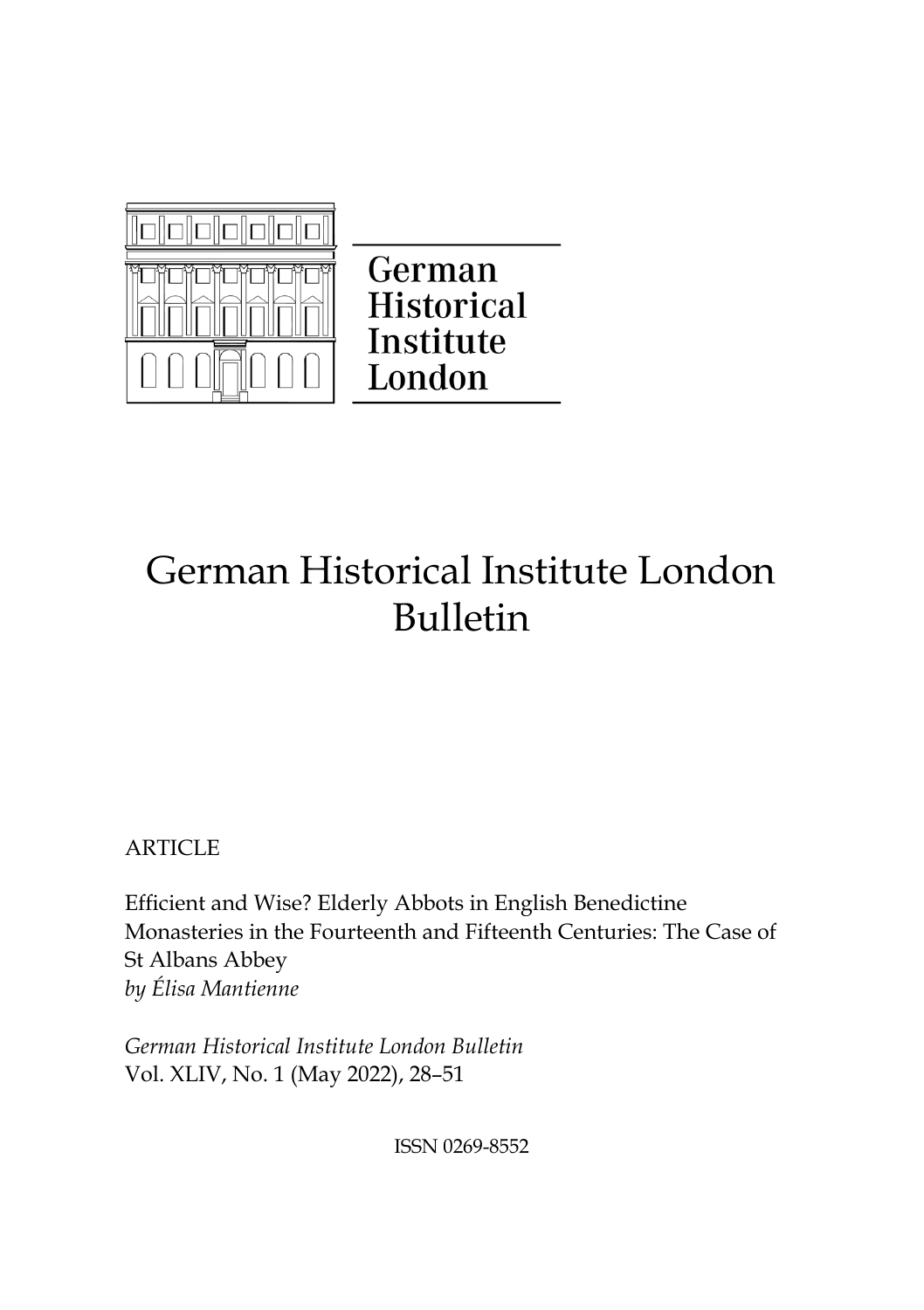# *EFFICIENT AND WISE? ELDERLY ABBOTS IN ENGLISH BENEDICTINE MONASTERIES IN THE FOURTEENTH AND FIFTEENTHCENTURIES: THE CASE OF ST ALBANS ABBEY*

# Élisa Mantienne

## *I. Introduction*

From May 1366 onwards, Thomas de la Mare, abbot of St Albans, regularly excused himself from Parliament due to infirmity caused by illness and old age.1 He was then in his fifties, weakened by the plague he had contracted at the beginning of the 1360s.<sup>2</sup> His case is exceptional because his chancery kept writing such letters for thirty years until his death at the age of 87 in 1396.<sup>3</sup> During all these years, St Albans Abbey, one of the biggest monasteries in England, had an abbot who felt old and ill enough to use it as an excuse not to go to Parliament. It was not always the case that old age was associated with illness and incapacity; indeed, it cannot be summarized solely as a bodily condition as it is also a 'social and behavioral syndrome', dependent not only on one's physical condition, but also on the perceptions held by the person in question and their entourage.4

Much has been written in historiography about the perception of old age and cycles of life in the Middle Ages, and how it varied

Many thanks to Mirjam Brusius, Stephan Bruhn, Marcus Meer, and Michael Schaich for their helpful comments, and to Jozef van der Voort and Angela Davies for their help with translations and with editing this text.

<sup>1</sup> The National Archives, Kew (hereafter TNA), SC 10/29 1423, proxy letter from St Albans Abbey, 26 Apr. 1366; Phil Bradford and Alison McHardy (eds.), *Proctors for Parliament: Clergy, Community and Politics,* c.*1248–1539*, 2 vols. (Woodbridge, 2017–18).

<sup>2</sup> James G. Clark (ed.) and David Preest (trans.), *The Deeds of the Abbots of St Albans: Gesta abbatum monasterii Sancti Albani* (Woodbridge, 2019), 913. 3 David M. Smith, Vera C. M. London, David Knowles, et al. (eds.), *The Heads* 

*of Religious Houses: England and Wales* (Cambridge, 2001–8), vol. iii: *1377–1540* (2008), 62–3.

<sup>4</sup> Joel T. Rosenthal, *Old Age in Late Medieval England* (Philadelphia, 1996), 1.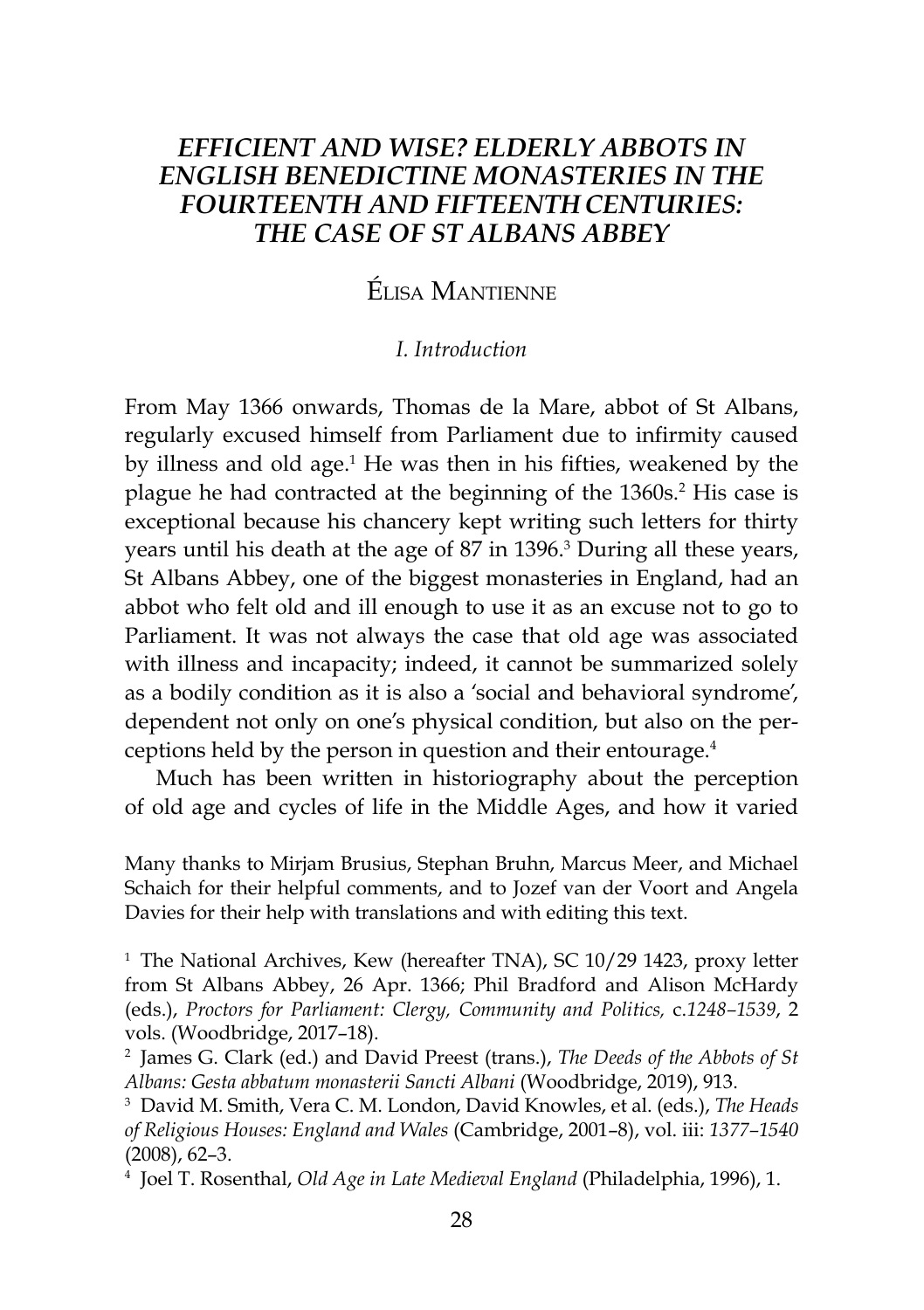depending on social groups, the period concerned, and the context.<sup>5</sup> Whereas legally old age often started between 60 and 70, this general tendency must be juxtaposed with demographic studies and the specificities of some professions, or the fulfilment of duties for a community, such as in monastic or royal offices.6 For instance, abbots were in most cases elected in their forties or fifties.7 This could seem a rather advanced age when we consider that in premodern England, the average life expectancy of a 25-year-old was around 50 to 55.8 Thanks to better living conditions, however, and because they often lived apart from the community, a privilege that decreased the risk of infection during epidemics, abbots had a higher life expectancy than the rest of the community. Hence, there were two kinds of 'elderly abbots': first, those who had been elected as young, mid-career monks and who outlived the rest of the community, and second, abbots elected in their old age. Compared to the general population of England, 50 was an advanced age, but among abbots—provided they were healthy—it was not considered particularly old.

The literature on the demographic and social aspects of old age is extensive, but elderly members of the church have not received as much attention as they deserve, especially members of monastic communities.9 In Benedictine houses, arrangements for the care of ill and

<sup>8</sup> See Shahar, *Growing Old*, 32 (on the general population); Alan J. Piper, 'The Monks of Durham and Patterns of Activity in Old Age', in Caroline M. Barron and Jenny Stratford (eds.), *The Church and Learning in Later Medieval Society: Essays in Honour of R. B. Dobson* (Donington, 2002), 51–63; John Hatcher, Alan J. Piper, and David Stone, 'Monastic Mortality: Durham Priory, 1395–1529', *Economic History Review,* 59/4 (2006), 667–87; and Barbara Harvey, *Living and Dying in England, 1100–1540: The Monastic Experience* (Oxford, 1993), 127–9, 142–4.

<sup>9</sup> On priests and clerics, see Kirsi Salonen, 'What Happened to Aged Priests in the Late Middle Ages?', in Christian Krötzl and Katariina Mustakallio (eds.), *On Old Age: Approaching Death in Antiquity and the Middle Ages* (Turnhout,

<sup>5</sup> See e.g. Shulamith Shahar, *Growing Old in the Middle Ages*: '*Winter Clothes us in Shadow and Pain'* (London, 1997), 12–35; Isabelle Cochelin and Karen Smyth (eds.), *Medieval Life Cycles: Continuity and Change* (Turnhout, 2013). 6 For broader reflections on this subject, see Pat Thane, *Old Age in English His-*

*tory: Past Experiences, Present Issues* (Oxford, 2000), 24–7.<br><sup>7</sup> Martin Heale, *The Abbots and Priors of Late Medieval and Reformation England* 

<sup>(</sup>Oxford, 2016), 45–8.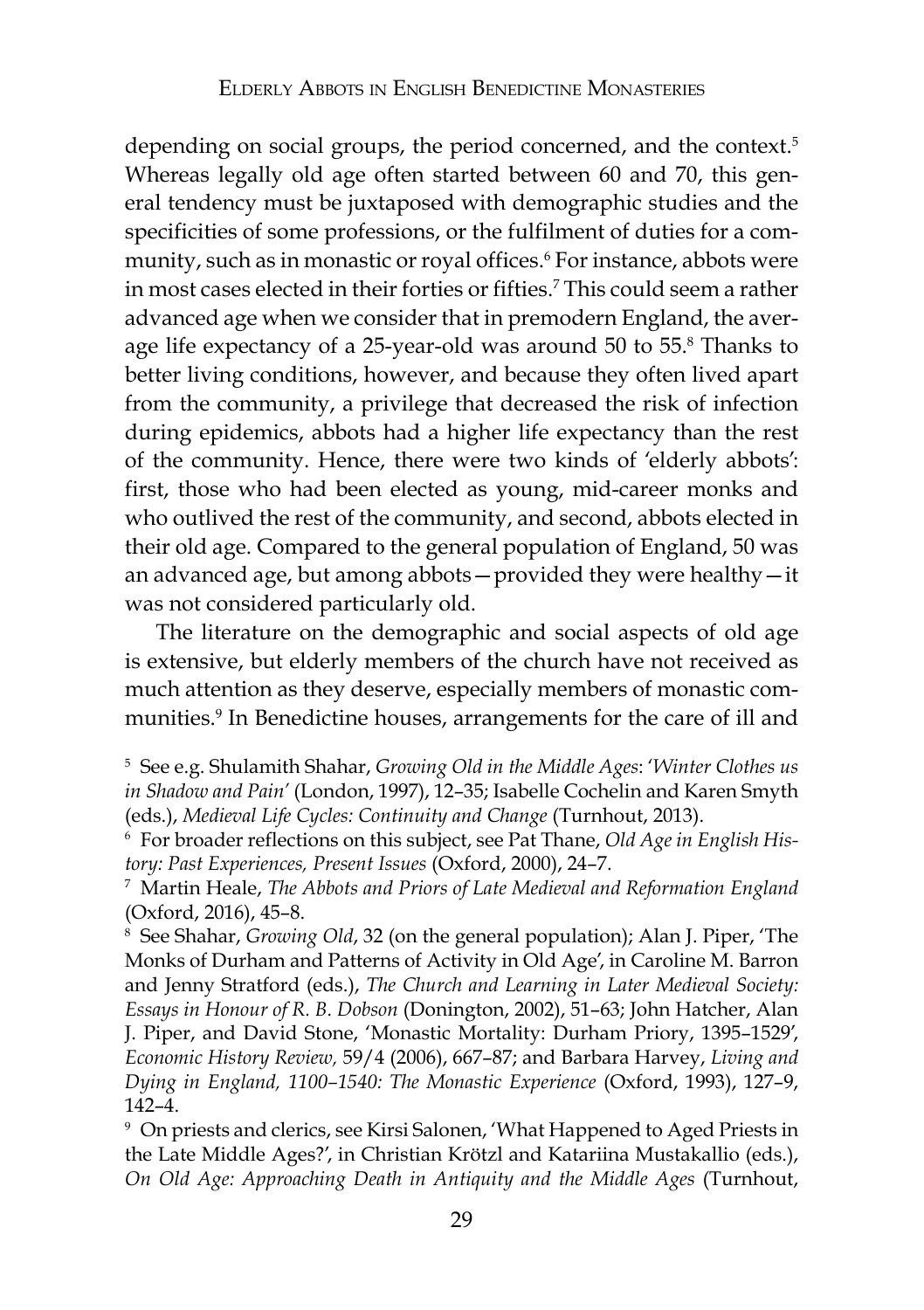elderly monks were recorded in customaries, statutes of the order, or chapter ordinances; they exempted the ill and infirm from fulfilling their duties and allocated them a special place, often in the infirmary.10 When too old or too ill to rule, abbots and priors enjoyed similar benefits. Some of them were allowed to resign, as has been discussed in studies of Benedictine and Cistercian communities.<sup>11</sup> Although old age does not necessarily go hand in hand with disease, disability, and senility, the probability of such problems arising increases with age. This article is a study of old age as a time of greater risk of abbatial incapacity. It sheds light on how religious communities assessed such situations, and how they were handled when the time came.

The rich documentation available for the Benedictine community of St Albans makes it a pertinent case study for the following reasons. Part one of this article discusses the narratives and archival traces that survive from this major English house, which offer evidence of what it meant for a monastery to have an elderly abbot. This was the

2011), 183–96 and Nicholas Orme, 'Sufferings of the Clergy: Illness and Old Age in Exeter Diocese, 1300–1540', in Margaret Pelling and Richard M. Smith (eds.), *Life, Death and the Elderly: Historical Perspectives* (London, 1991), 52–61. <sup>10</sup> See e.g. William Abel Pantin, *Documents Illustrating the Activities of the General and Provincial Chapters of the English Black Monks 1215–1540*, 3 vols. (London, 1931–7), vol. i. 81–2, vol. ii. 48–9, 86; Richard B. Dobson, *Durham Priory, 1400–1450* (Cambridge, 1973), 78; Harvey, *Living and Dying*, 87–88; Riccardo Cristiani, 'Integration and Marginalization: Dealing with the Sick in Eleventh-Century Cluny', in Susan Boynton and Isabelle Cochelin (eds.), *From Dead of Night to End of the Day: The Medieval Customs of Cluny* (Turnhout, 2005), 287–95, at 292–3; and Joan Greatrex, *The English Benedictine Cathedral Priories: Rule and Practice,* c.*1270–1420* (Oxford, 2011), e.g. 290–2 on episcopal visitation as an occasion to remind the priors of cathedral priories of their duties by the sick. For a summary of the issue, see Elma Brenner, 'The Medical Role of Monasteries in the Latin West, *c.*1050–1300', in Alison I. Beach and Isabelle Cochelin (eds.), *The Cambridge History of Medieval Monasticism in the Latin West*  (Cambridge, 2020), 865–81.<br><sup>11</sup> Greatrex, *The English Benedictine Cathedral Priories,* 297–8; Martin Heale,

'"For the Solace of their Advanced Years": The Retirement of Monastic Superiors in Late Medieval England', *Journal of Medieval Monastic Studies*, 8 (2019), 143–67; id., *Abbots and Priors*, 98–9; Dobson, *Durham Priory*, 110–13; and Amelia Kennedy, '"Do Not Relinquish your Offspring": Changing Cistercian Attitudes Toward Older Abbots and Abbatial Retirement in High Medieval Europe', *Radical History Review,* 139 (2021), 123–44.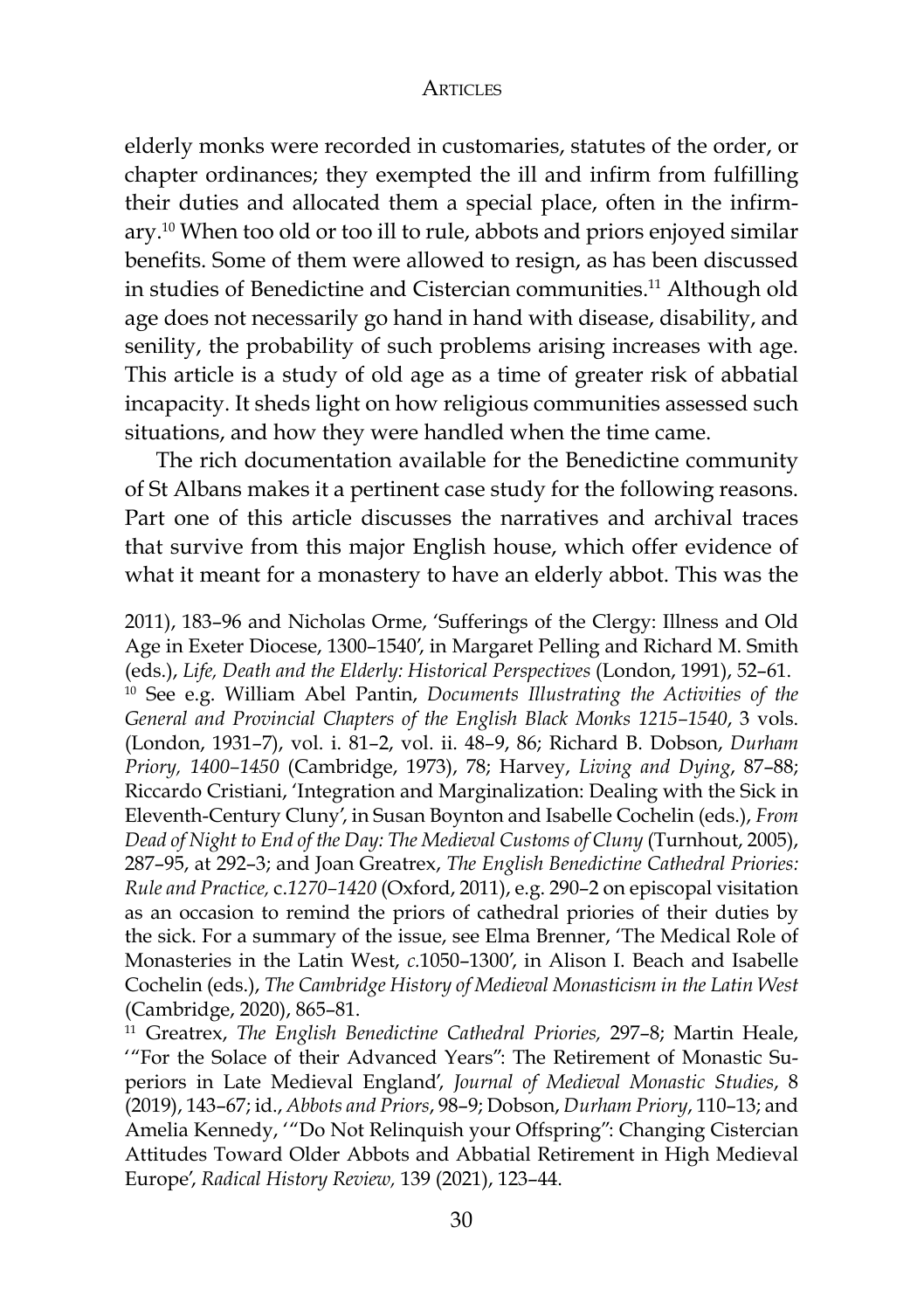case at St Albans for most of the late fourteenth and early fifteenth centuries. Though not framed as a weakness in monastic discourses, old age represented a time of potential problems for the monastery. The second part addresses one such problem: old age is often accompanied by illness and senility, and both these weaknesses could be dangerous if they were incorrectly handled by the monastic superior and his entourage. The third part argues that—at least in the larger monasteries—the problem raised by an abbot's illness and old age was not so much the lack of a supervisor to ensure the smooth running of the abbey, but the lack of a representative to defend its interests.

# *II. Old Age among Abbots in St Albans: Discourses and Facts*

St Albans Abbey had been a great centre of chronicle-writing since the time of Roger of Wendover and Matthew Paris in the thirteenth century. During the fourteenth and fifteenth centuries, two major figures emerge: the precentor Thomas Walsingham and the abbot John Whethamstede.12 Some testimonies of life in the community of St Albans and on the abbots survive in the historiographical works of these authors, and in those of other less well-known or anonymous monks. The scarce references to the advanced age of the abbots in these narratives show that it was not openly addressed as a problem in the domestic texts.

# *Thomas de La Mare, John Moot, John Whethamstede: Three elderly abbots*

Thomas de la Mare was around 40 at the time of his election in 1349, but, as mentioned in the introduction, he was ill and quickly came to be presented as old in the sources.13 One can only guess at John

<sup>12</sup> C. Esther Hodge, 'The Abbey of St Albans under John of Whethamstede' (Ph.D. thesis, University of Manchester, 1933); Richard Vaughan, *Matthew Paris* (Cambridge, 1958); James G. Clark, *A Monastic Renaissance at St Albans: Thomas Walsingham and his Circle,* c.*1350–1440* (Oxford, 2004). 13 James G. Clark*,* 'Mare, Thomas de la (*c.*1309–1396), abbot of St Albans', in

*Oxford Dictionary of National Biography* (Oxford, 2004–), online edition accessed 30 Oct. 2021 (hereafter *ODNB*).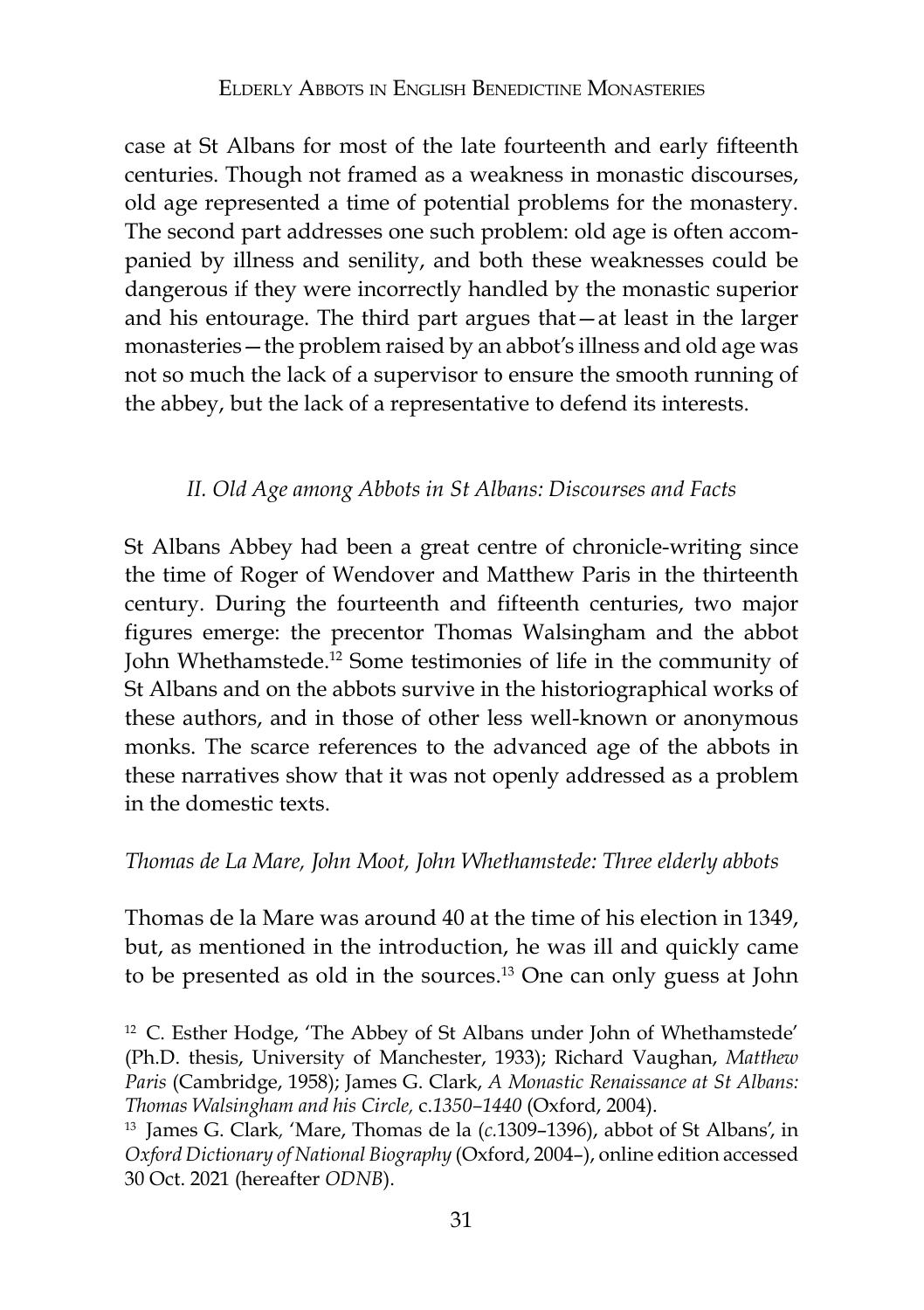Moot's age when he replaced de la Mare in 1396 and died of pleurisy in 1401.14 By the time he was elected, he had occupied various offices in the monastery over the previous forty years, which means he could have been 60, if not older. He had been cellarer during the 1350s, before assuming the office of prior from the 1360s.15 The account of his election does not mention his age, only his great experience in spiritual and temporal matters.16 After his death, two young abbots were elected: William Heyworth, who resigned in 1420 to become bishop of Coventry and Lichfield, and his successor John Whethamstede, who was not yet 30 at the time of his election. He resigned in 1440. When his second abbacy began in 1452, he was around 60, and he ruled the monastery until his death in 1465.<sup>17</sup>

In each of these examples, old age was probably perceived in very different ways. The age and health of John Moot are not mentioned in the monastic sources we have except for his last and sudden illness, whereas Thomas de la Mare had been seriously ill for thirty years—his poor health is a leitmotiv in the chronicle of his abbacy and John Whethamstede was infirm for the last decade of his second abbacy and regularly referred to his own physical condition in his register.18 However, he does not explicitly allude to the problems his age raised for the monastery, which is only logical if we consider that he was the author of the narrative. The case of the *Deeds of* 

<sup>14</sup> Henry T. Riley (ed.), *Gesta abbatum monasterii S. Albani*, 3 vols. (London, 1867–9), iii. 451. The translation of the *Gesta abbatum* by David Preest in *Deeds of the Abbots* does not cover John Moot's abbacy. 15 Ada Levett, *Studies in Manorial History* (Oxford, 1938), 167–8. The proxy

letters from series SC 10 in the National Archives further narrow down the dates given by Levett, as John Moot is mentioned as prior in the letter dated May 1366 (SC 10/29 1423). It is possible that his nomination as prior followed the deterioration of Thomas de la Mare's health after the Second Pestilence at the beginning of the 1360s.

<sup>16</sup> Riley (ed.)*, Gesta abbatum,* iii. 432.<br><sup>17</sup> James G. Clark, 'Whethamstede [Bostock], John (*c*.1392–1465), scholar and

abbot of St Albans', in *ODNB*; Smith (ed.), *Heads of Religious Houses*, 63. 18 Henry T. Riley (ed.), *Registra quorundam abbatum monasterii S. Albani, qui saeculo XVmo floruere*, 2 vols. (London, 1872–3), i. 322, 420, 473. John Whethamstede personally oversaw the writing of the various accounts of his abbacies; see David R. Howlett, 'Studies in the Works of John Whethamstede' (Ph.D. thesis, University of Oxford, 1975).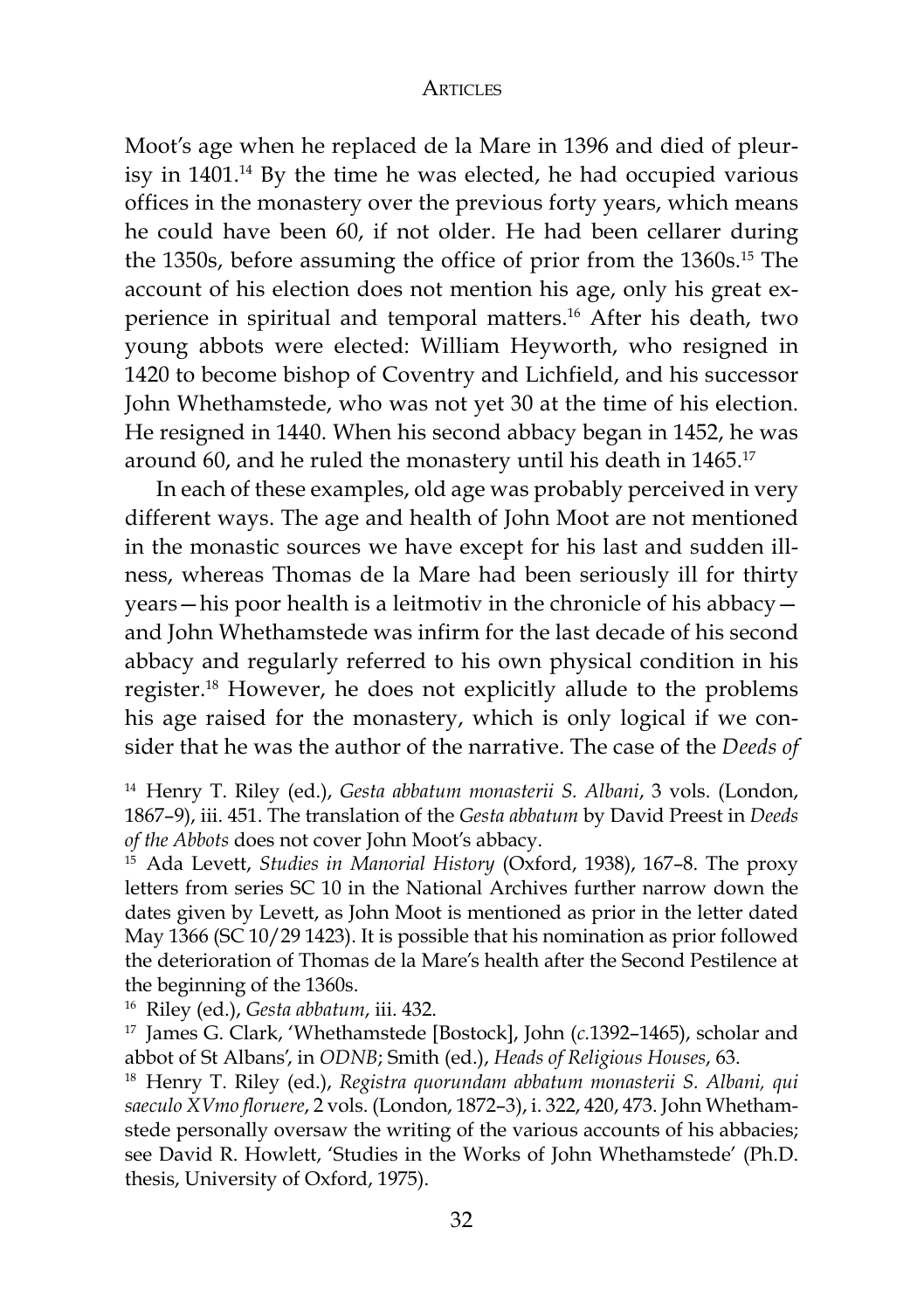*the Abbots of St Albans* is more complicated. This domestic chronicle was compiled from various other chronicles by Thomas Walsingham during Thomas de la Mare's abbacy. Walsingham's text ends in 1381, but the chronicle was taken up by other monks, who compiled a continuation of de la Mare's abbacy along with narratives about his successors John Moot and William Heyworth.<sup>19</sup> Though the authors of the continuation are generally full of praise for Thomas de la Mare, both he and John Moot are occasionally criticized in these texts. Had their old age been a real problem for the monastery, therefore, the chroniclers would have probably discussed it more than they did.20

Even though elderly abbots were a reality in St Albans, few documents produced at the abbey during this time mention the subject. Neither the rule of St Benedict nor other Benedictine constitutions contain much about the question of old monks; the rule of Benedict merely states that it may be adapted to children and aged monks (chapter 37).21 In St Albans, an ordinance was passed under Abbot Roger de Norton (in office 1263–91) so that old priors who 'could not any longer properly attend to their spiritual and temporal duties should be called back to live in their mother house, like knights who had done their service'.<sup>22</sup> Decades later, the constitutions of Thomas de la Mare mentioned the question of age in a very different context: he forbade elderly monks from studying philosophy in Oxford because they were less able to learn:

Likewise, although old age flourishes in wisdom and is venerable, as [old people] are however generally more obtuse than

<sup>21</sup> Shahar, *Growing Old*, 103–5.

<sup>19</sup> Thomas Walsingham compiled the *Deeds* from the abbacy of Hugh de Eversden until the death of Thomas de la Mare. The attribution of the continuation of de la Mare's life is uncertain. James G. Clark, 'Thomas Walsingham Reconsidered: Books and Learning at Late-Medieval St. Albans', *Speculum*, 77/3 (2002), 832–60, at 844–6; Clark (ed.) and Preest (trans.), *Deeds of the Abbots*, 16–21, 759–931.<br><sup>20</sup> The continuation has a more 'partisan tone' than the text by Thomas de la

Mare (Clark (ed.) and Preest (trans.), *Deeds of the Abbots*, 16), but its author is prepared to 'record his failures as well' (ibid. 925). These failures are not attributed to old age; see Riley (ed.), *Gesta abbatum*, iii. 416–19.

<sup>22</sup> Clark (ed.) and Preest (trans.), *Deeds of the Abbots*, 527–8.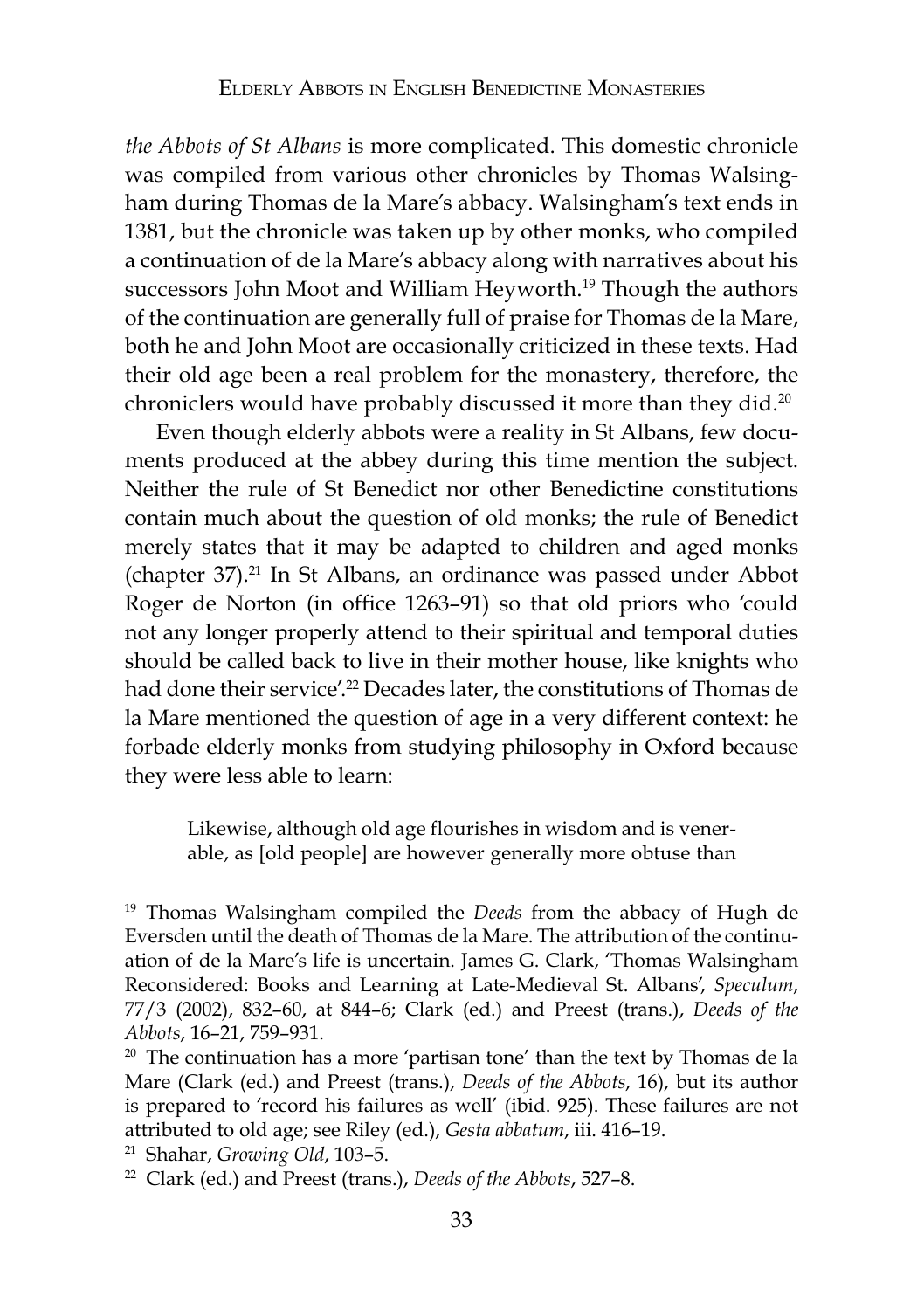the young in intellectual matters, and less able when it comes to the study of philosophy . . . we decide that in the future, men of great age will not be sent to the *Studium* to study philosophy.23

More important than this diminished capacity for learning, an elderly abbot brought with him the prospect of an abbatial vacancy. The problems of these periods of transition between two abbots are discussed at length in the domestic narratives, but did not prevent the monks from taking the risk of electing old men to lead the community. In 1235, for example, John de Hertford could not travel to Rome to have the pope confirm his recent election in person 'because of his old age and bodily weakness and the dangers of the journeys'.<sup>24</sup> In an addition to Matthew Paris's contemporary chronicle, the fourteenth-century chronicler Thomas Walsingham describes how John de Hertford was mocked in Hertford and St Albans for 'riding like an old man' on his way to the monastery: '"Look at that!" they cried. "That old man, who is already worn out, thinks he will be abbot."' 25 Did Walsingham add this part to Matthew Paris's narrative because of a particular interest in the question of the abbot's age? The answer is unclear; the story aims to underscore de Hertford's virtue, and the question of old age is ancillary to the chronicler's purpose. The abbot's age is not mentioned again in the narrative, and he is praised for his abbacy, which lasted twenty-eight years. However, such a long term of office was the exception, not the rule. Before we consider the possible difficulties that could arise under the rule of an elderly abbot, we must first examine the risk of recurring vacancies.

<sup>23</sup> Riley (ed.), *Gesta abbatum*, ii. 463: 'Item, cum licet se sapientia vigeat, et venerabilis sit senectus, sunt tamen communiter ingenii obtusioris quam juvenes, et at studendum in philosophicis minus apti . . . statuimus ut futuris temporibus senes in aetate provecti pro philosophia addiscenda ad Studium non mittantur.' (Translation my own; this passage is not translated in Clark (ed.) and Preest (trans.), *Deeds of the Abbots*.)

<sup>24</sup> Clark (ed.) and Preest (trans.), *Deeds of the Abbots,* 437. He was probably 'past middle age' at the time of his election (ibid. 437 n. 18). See also Riley (ed.), *Gesta abbatum*, i. 312.<br><sup>25</sup> Clark (ed.) and Preest (trans.), *Deeds of the Abbots*, 446; Richard Vaughan,

'The Election of Abbots at St Albans in the Thirteenth and Fourteenth Centuries', *Proceedings of the Cambridge Antiquarian Society*, 47 (1954), 1–12, at 3.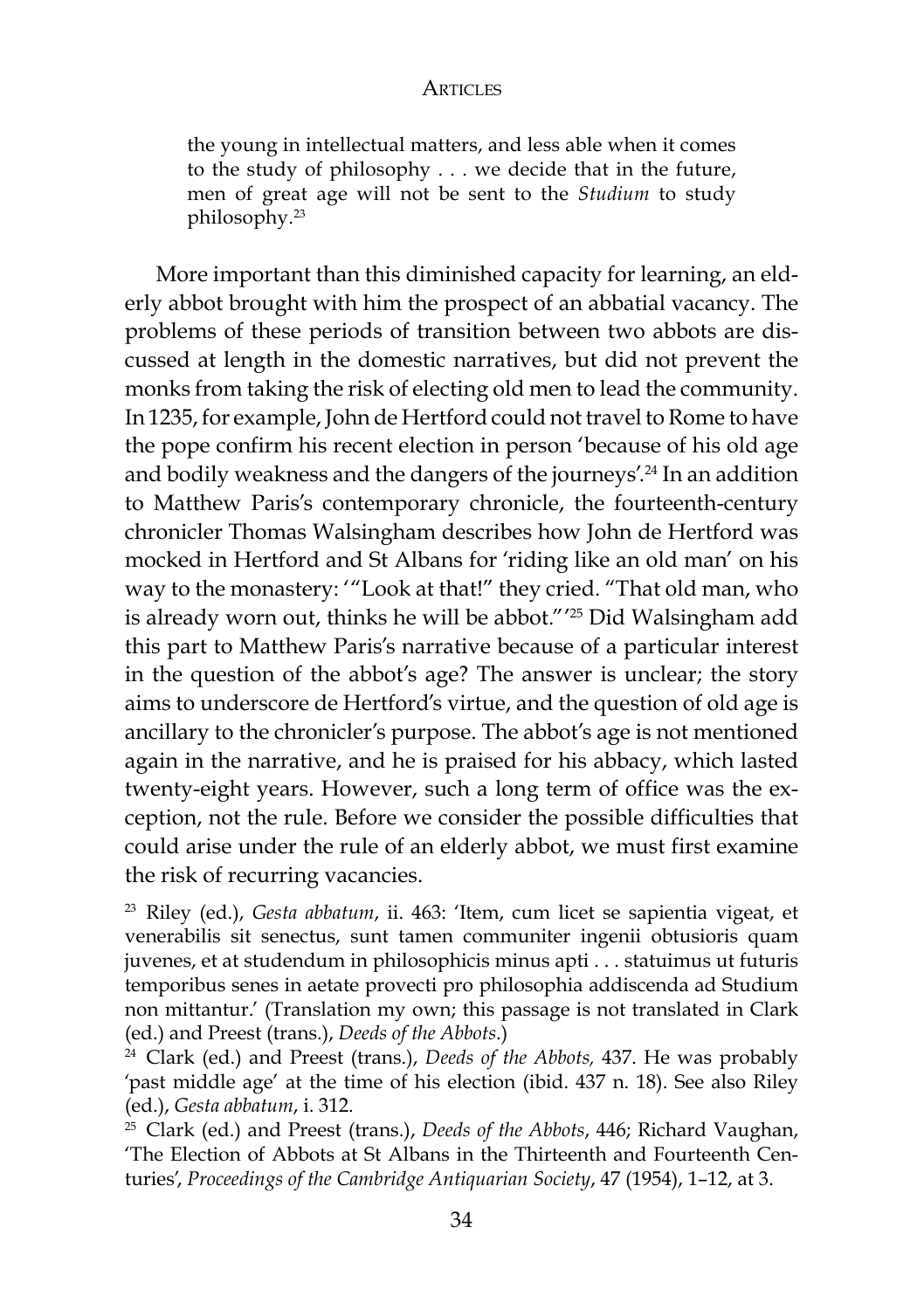## *Abbatial vacancy*

Due to John Moot's advanced age at the time of his election in 1396, the abbatial seat became empty again just five years later, in 1401. This was a burden for the monastery. During the interregnum, numerous financial levies were taken from the abbey, not least because permission to hold an election (*congé d'élire*) had to be obtained from the king, just as the new abbot needed to be confirmed by the pope.26 The journey to Rome was a source of considerable expense, and the monastery was deprived of its leader for several weeks.<sup>27</sup> The abbots tried to limit these burdens: Thomas de la Mare secured an important charter from the king that lessened the consequences of vacancy for the monastery by converting the large fees paid to the crown during vacancies into a regular annual sum. The charter also stated that 'the prior and the convent should have and hold the tenure of the abbey, that is, of all its temporalities', and gave the prior and the monks full powers of administration over the monastery (with some exceptions).<sup>28</sup> De la Mare obtained from the pope the privilege of not having to travel to Rome to confirm his election (for which the

*Public Record Office*, pt. v: *Richard II*, 6 vols. (London, 1895–1909), vol. vi: *1396–1399* (1909), 545. Thomas Walsingham considered the charter important enough to reproduce its whole content in the general chronicles; see Wendy Childs, John Taylor, and Leslie Watkiss (eds.), *The St Albans Chronicle: The*  Chronica Maiora *of Thomas Walsingham*, 2 vols. (Oxford, 2003–11), i. 378–81. The charter is not referred to in the main version of the *Deeds of the Abbots*, and only the continuation mentions the commutation of the thousand marks payable for each vacancy to a yearly payment of fifty marks. Perhaps we can explain this lack of interest through the conditions surrounding the chronicle's compilation. The *Deeds of the Abbots* stops with the narrative of the 1381 revolt, so the compiler may have chosen to omit certain details from the year 1380 in favour of narrating at length the spectacular events that happened in the monastery and its vicinity.

<sup>26</sup> Vaughan, 'The Election of Abbots at St Albans', 5–8.

 $27$  John de Berkhamsted was the first newly elected abbot of St Albans to travel to Rome in 1290; the previous abbots sent proctors instead. This obligation for abbots of exempt houses to travel to Rome dated back to the Fourth Lateran Council; see ibid. 7. On the expenses incurred by Thomas de la Mare, see Clark (ed.) and Preest (trans.), *Deeds of the Abbots,* 776–7. 28 Quoted from ibid. 887; see also *Calendar of the Patent Rolls Preserved in the*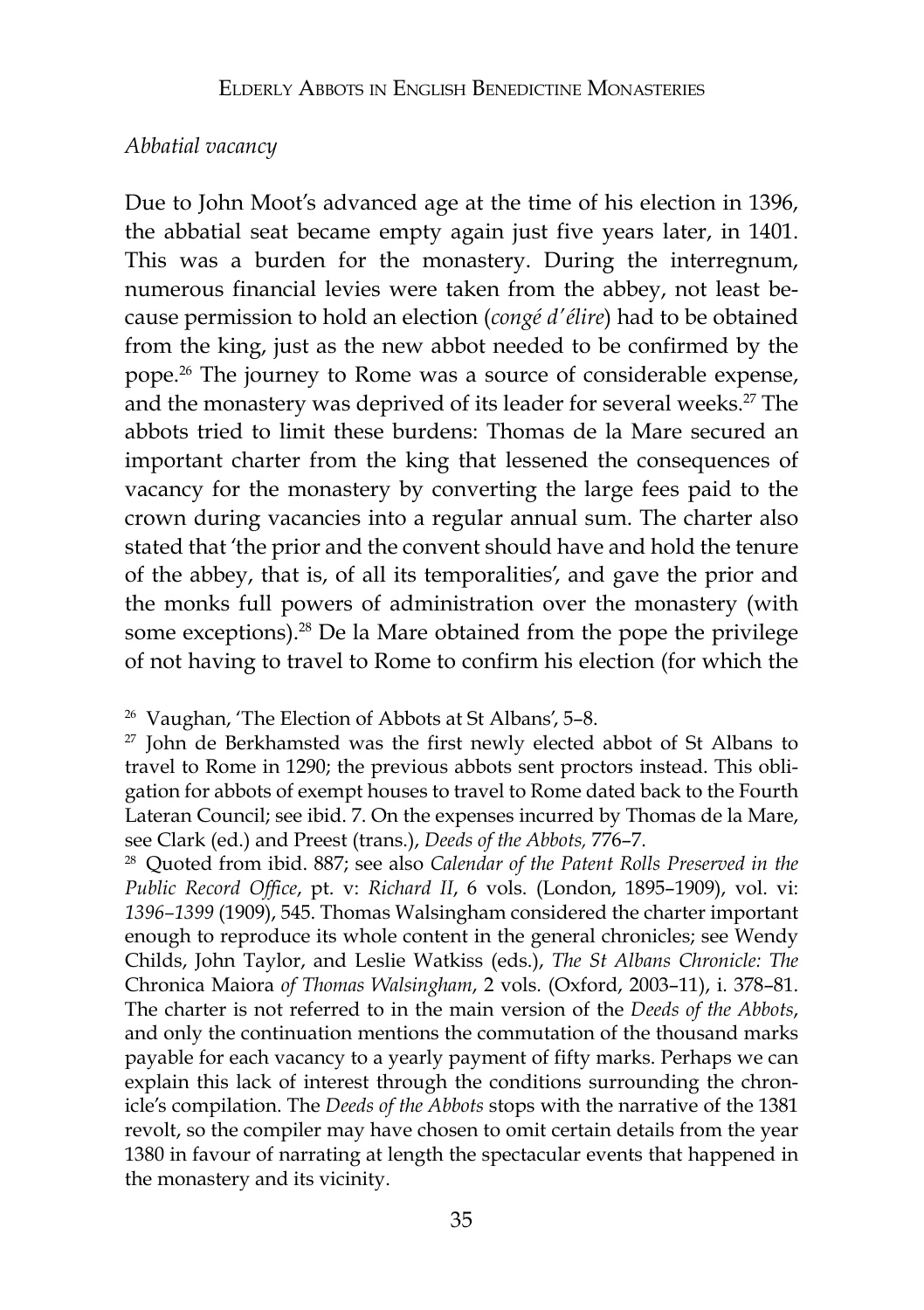monastery had to pay the pope the annual sum of twenty marks).<sup>29</sup> Thanks to this, the succession of vacancies in 1396–1401 may have been less expensive for the monastery.

Even with these precautions, however, the new abbot had to spend a great deal on his installation, as implied in this passage from the chronicle of William Heyworth's abbacy: 'to avoid the costs incurred by newly appointed dignitaries, he left the monastery for some time'.<sup>30</sup> Moreover, there was always a risk that external parties would try to take advantage of gaps in abbatial power at the expense of the abbey. During Thomas de la Mare's illness, when there was a risk that the abbatial seat would fall vacant, rumours circulated that the pope intended to appoint someone close to the Roman Curia as head of the monastery; and fifty years later, some royal servants tried to take advantage of the vacancy preceding John Whethamstede's second election.31

## *Reasons to elect an elderly abbot*

Despite the burdens that the death of an abbot and the subsequent vacancy of power placed on a monastery, it is possible that the charters and privileges bought by Thomas de la Mare removed any potential prejudices against the election of John Moot, an experienced but already old man. His extensive experience is presented as an asset, and a prior was made abbot in one third of the elections held in thirteenth and fourteenth-century St Albans.<sup>32</sup> Forty years later, when the monks chose to elect another old man (though probably not quite

<sup>29</sup> Clark (ed.) and Preest (trans.), *Deeds of the Abbots,* 887; quoted in Riley (ed.), *Registra*, i. 78*.* 

<sup>30</sup> Riley (ed.), *Gesta abbatum*, iii. 494: 'ad evitandum sumptus qui noviter in dignitate constitutis evenire solent, monasterium per aliquod tempus deseruit.' (Translation my own.)

<sup>31</sup> Clark (ed.) and Preest (trans.), *Deeds of the Abbots,* 929: 'This was done to avoid what usually happens when death is discovered to be imminent, namely even the good people making light of the matter, and the bad ones too freely making havoc of the goods and the rights of the monastery.' See also Riley (ed.), *Registra*, i. 78.<br><sup>32</sup> Riley (ed.), *Gesta abbatum*, iii. 432; Clark (ed.) and Preest (trans.), *Deeds of the* 

*Abbots*, 928–9; Vaughan, 'Election of Abbots at St Albans', 5.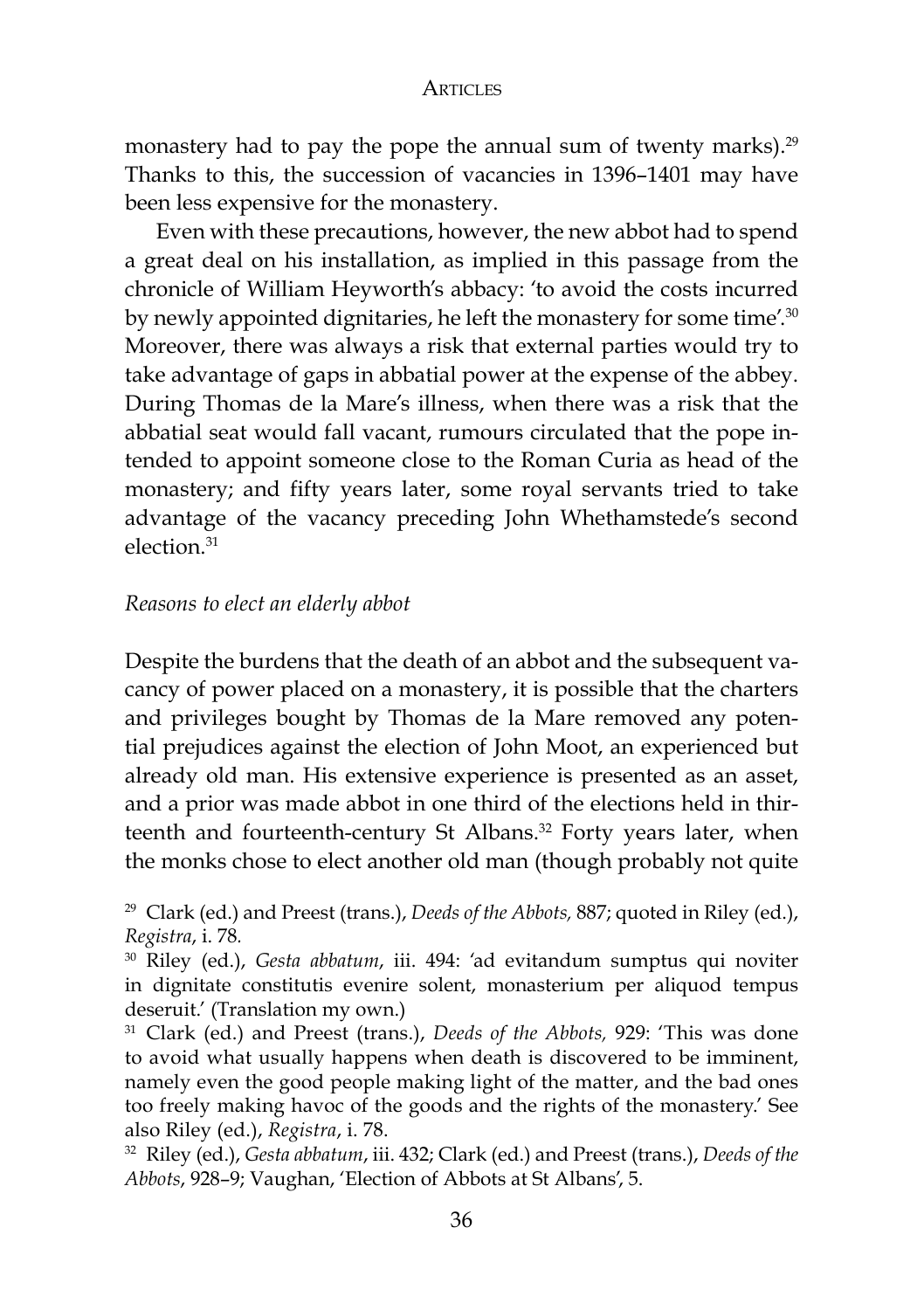as old as John Moot), they knew that he had experience not only as obedientiary, but also as an abbot. Even so, there seem to have been discussions surrounding his election, as Whethamstede was not the only candidate.<sup>33</sup>

A comparison can be made with the patterns of election in another Benedictine establishment: the Cathedral Priory of Durham, whose priors were usually past 50 at the time of their election between 1351 and 1478.<sup>34</sup> One possible explanation is that the problems encountered during vacancies of the priory were smaller than those of an abbey. Unlike at St Albans, the election was not subject to papal or royal approval, leading to considerable savings in time and money. Moreover, the disputes between the bishop of Durham and the chapter at the beginning of the fourteenth century were laid to rest, and the powers of the custodian of the priory appointed by the bishop were limited during the fourteenth century. Even though interregna were a dangerous time for the community because of external pressure on their temporal and spiritual rights, electing a new head of the community seems to have been easier than at St Albans.<sup>35</sup> The prospect of regular vacancies was not such a problem, and so older, more experienced monks were chosen, whereas the monks of St Albans seem to have preferred younger abbots such as William Heyworth or John Whethamstede (during his first term) after two consecutive elderly abbots. However, the accounts of abbatial elections in St Albans give very few details concerning age as a reason for the choice of abbot. When age is mentioned, it is not generally commented upon, as we saw in the account of John de Hertford's election mentioned earlier. One exception is the description of John Whethamstede's second election, when the prior addressed the monks with these words:

indeed, there is no equal battle, where the minority struggle against the majority . . . where the young start a fight against the old; or the ignorant against the wise. They are indeed older than you, they are wiser than you, they are three times more

<sup>33</sup> Riley (ed.), *Registra*, i. 5–9*.*

<sup>34</sup> Dobson, *Durham Priory*, 89 (incl. n. 2). The prior John Wessington (in office 1416–46) was 45 at the time of his election and appears to have been young compared to his predecessors and successors. <sup>35</sup> Ibid. 82–4.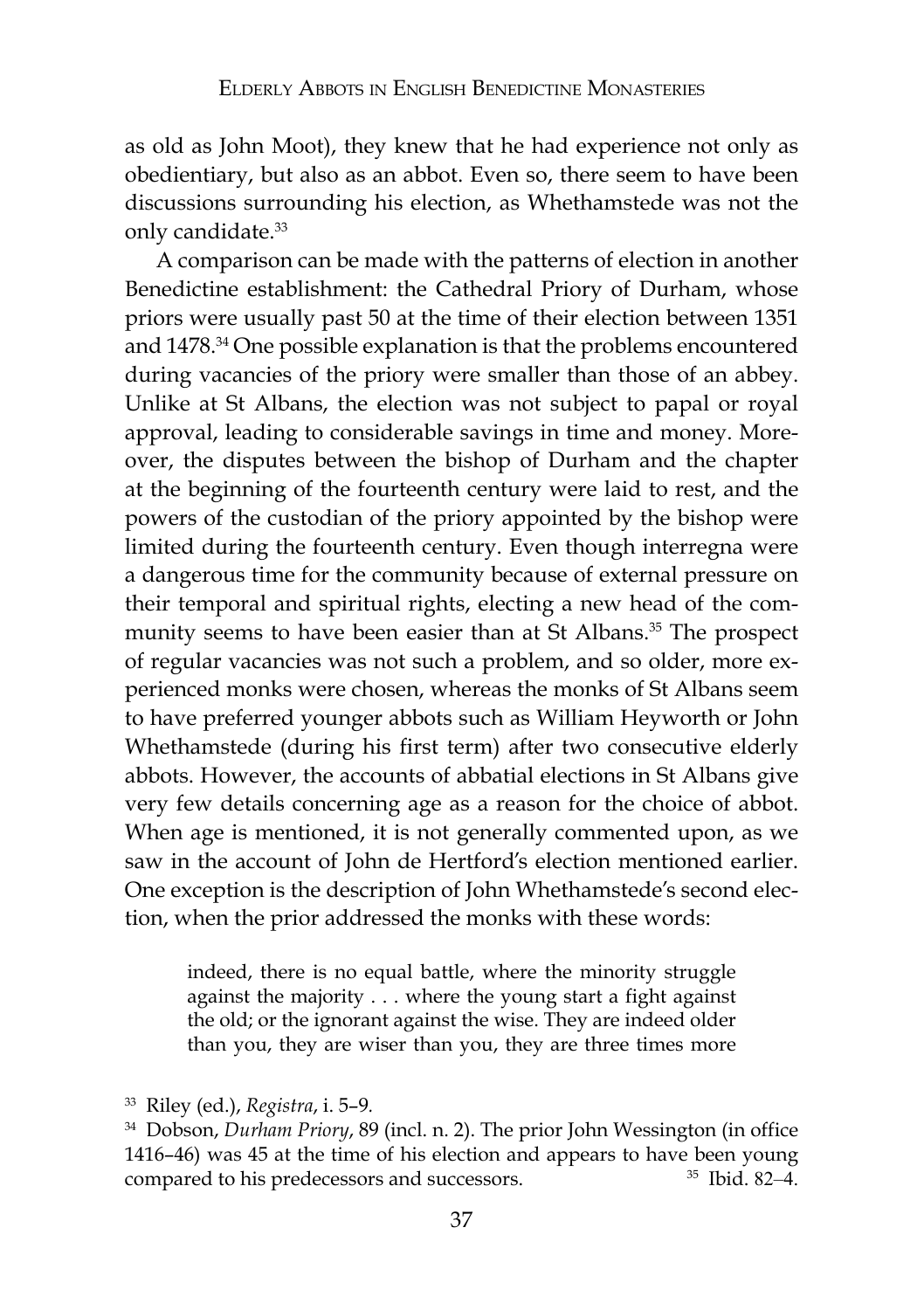than you, and therefore with all their strength, in matters concerning election, they are mightier than you.<sup>36</sup>

An old abbot was expected to have experience and wisdom, and this was particularly valued in 1452 after the disastrous abbacy of John Stoke.<sup>37</sup> Although the chroniclers of St Albans never explicitly present old age as a burden for the monastery, alternative views can be found in narratives from other Benedictine houses. Jocelin of Brakelond wrote about the discussions that took place before the election of Abbot Samson of Bury St Edmunds (1182). Every monk had a different opinion about what the profile of the next abbot should be, and age was taken into account: 'One man . . . was excluded from consideration by some of our senior monks on the grounds that he was a junior. The young monks said that the senior monks were elderly and infirm, and incapable of governing the abbey.<sup>'38</sup> In the end, however, an elderly monk was elected, and the chronicler stressed the experience and wisdom that come with old age.

## *III. Ill and Senile Abbots*

Though not always well documented, disability and senility were probably common among abbots and priors. When they list the situations in which abbots were exempted from some of their duties, the thirteenth-century statutes of the Black Monks mention first physical infirmity and weakness, and then the needs of the monastery's administration.39 Indeed, only a minority of monastic superiors

<sup>37</sup> Clark, 'Whethamstede [Bostock], John'.

<sup>36</sup> Riley (ed.), *Registra*, i. 9: 'non enim est pugna aequalis, ubi pauci dimicant contra plures; satisque de raro subsequitur victoria, ubi juvenes certamen ineunt contra senes, aut inscii adversus sapientes. Sunt enim seniores vobis, sunt sapientiores vobis, sunt in triplo plures vobis, et propterea ex omnibus viribus, quod actum electionis, vobis potiores.' (Translation my own.)

<sup>38</sup> Jocelin of Brakelond, *Chronicle of the Abbey of Bury St Edmunds*, trans. Diana Greenway and Jane Sayers (Oxford, 1989), 11–14 (quotation at 14). Samson was 47 at the time of his election (ibid. 36). See also Antonia Gransden, 'Samson (1135–1211), abbot of Bury St Edmunds', in *ODNB*. 39 Pantin, *Chapters of the English Black Monks,* i. 9, 35, 65, 232.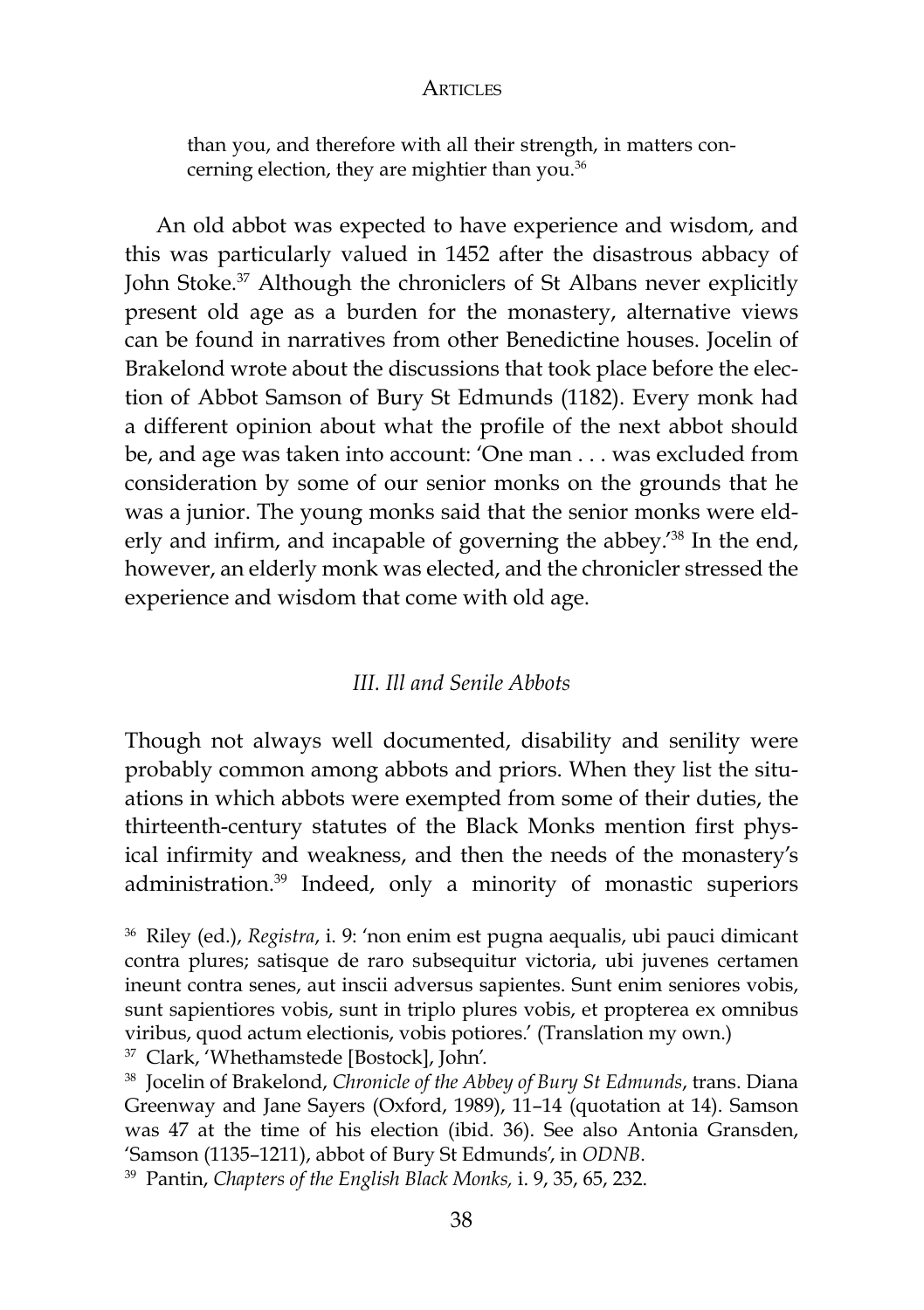resigned in late medieval England, and this decision was not an easy one. Attitudes to resignation could vary: there were no provisions for this in the Benedictine rule, and some monks considered it a neglect of duty. This point of view was shared by the chronicler Thomas Walsingham in St Albans, who disapproved of Abbot Thomas de la Mare's attempt to resign.<sup>40</sup> Hence, even a very weak abbot could stay in office for months or years, waiting for his death or a resignation. In the case of Prior John Wessington of Durham, for example, it took six years before he decided to resign. Wessington even discussed his health in his own letters; however, it was not presented as the immediate reason for the change in leadership of the priory, as suggested by Richard Dobson.41 In St Albans, too, mentions of physical disability and senility are frequent, but rarely explicitly referred to as a problem by the chroniclers. Rather, they concur with the model of 'virtuous aging' that Amelia Kennedy describes in the case of Cistercian abbots, with the abbot providing both 'spiritual guidance' for the community and a model of virtuous suffering and death.<sup>42</sup>

## *Attitudes to illness*

Old age proved to be more problematic when abbots were ill. Because of his health problems, Thomas de la Mare considered himself old from the beginning of his time as abbot. At the end of the 1350s he wanted to resign and serve God as a mere monk, 'asking for no more than any ordinary brother, despite his lengthy labours, his old age and his former high position'.43 A few years later, during the Second Pestilence, he was prostrated by plague and suffered painful ulcers,

<sup>40</sup> Heale, '"For the Solace of their Advanced Years"', 144–5 n. 11 and 150. See also Kennedy, '"Do Not Relinquish your Offspring"', 128–33 on the situation in the twelfth-century Cistercian order. She argues here that the order's view on resignation evolved in the thirteenth century because of the 'growth and bureaucratization' of the order: incapable abbots were more frequently asked to step down (ibid. 126).

<sup>41</sup> Dobson, *Durham Priory*, 111.<br><sup>42</sup> Kennedy, '"Do Not Relinquish your Offspring"', 126.

<sup>43</sup> Clark (ed.) and Preest (trans.), *Deeds of the Abbots*, 796; he was then around 50. He had already fallen ill during his journey to Rome at the time of his election; this may be a sequel to that episode.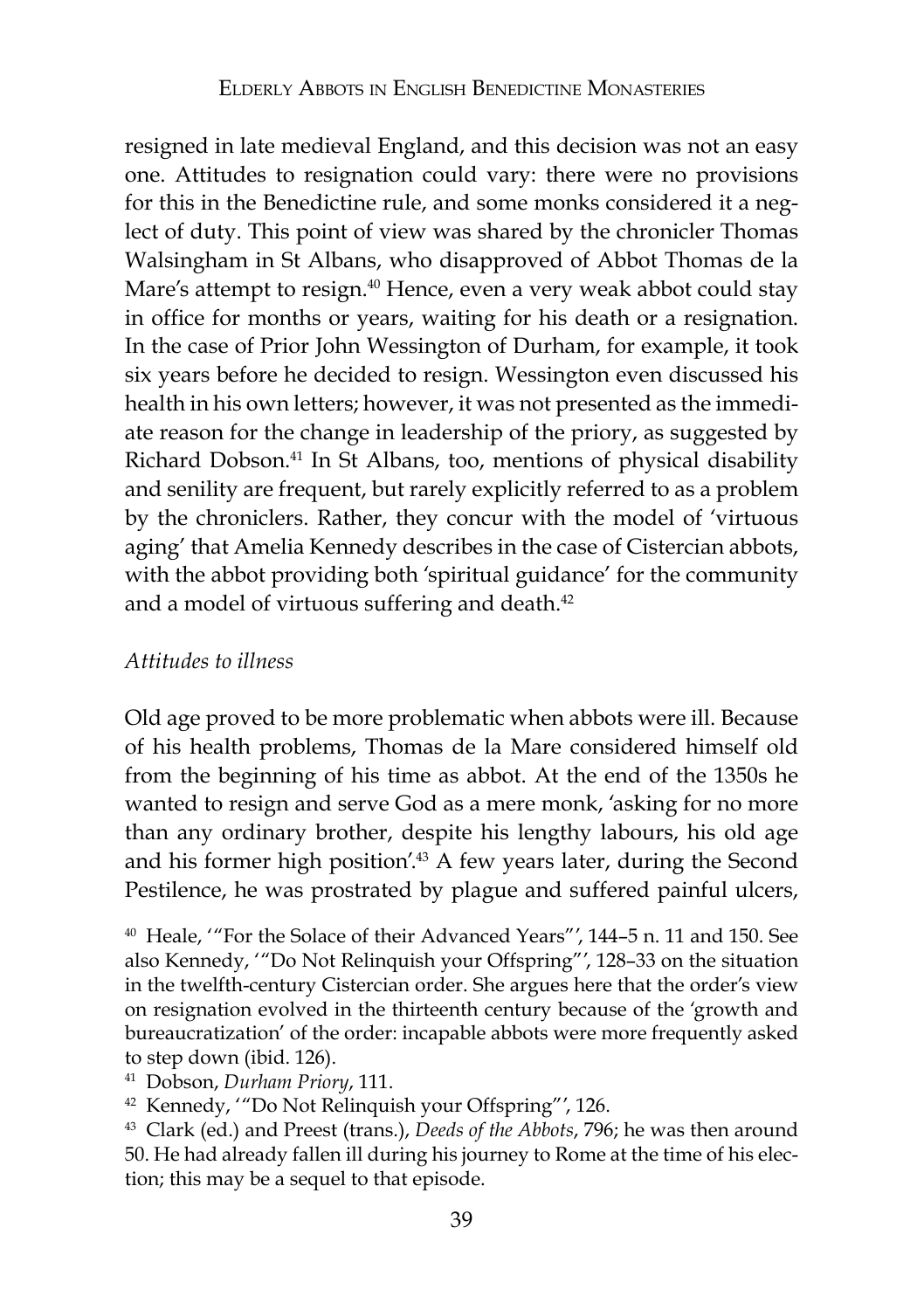fevers, and other symptoms.44 His weakness increased considerably during the last seven years of his life: he was virtually paralysed, and his illness and infirmity are described at length and in detail using phrases borrowed from martyrdom narratives.45 A similar level of detail is given by John Whethamstede when he describes his own bodily condition at the time of his second election: 'colic and stones, incontinence and kidney disease, old age and senility'.46

Both narratives convey the idea of strength, as the abbots' sufferings did not prevent them from carrying out their duties at least until the last few months of their lives, as in the case of de la Mare.47 On the contrary, the author of the continuation of the *Deeds of the Abbots* even managed to find some advantages for the abbey: 'Even in his great weakness he [Thomas de la Mare] made his monks . . . still more loyal and hard-working . . . and all the nobles showed him greater goodwill than when he was in his usual vigorous health.'48 It is difficult to know whether or how the abbot's state of health contributed to a change in the nobility's attitude towards him. Various noblemen visited the abbot on his deathbed, and numerous entries are recorded in the abbey's *Book of Benefactors* from the 1370s onwards.<sup>49</sup> As James Clark has shown, the abbacy of Thomas de la Mare coincided with an effort to attract lay people to join the abbey, especially noblemen, and the revival of the fraternity of St Albans was one way to achieve this.<sup>50</sup>

<sup>44</sup> Ibid. 913, 929*.* <sup>45</sup> Ibid. 913, 928–31. 46 Riley (ed.), *Registra*, i. 9: 'dictumque patrem, quamvis multum renitentem, multaque etiam, ac multifaria, videlicet *colicam et calculum, diampnem et nephresium, senectam et senium*, diemque dierum instantem novissimum, pro se in suam excusationem opponentem, nihilominus rursus eligerent' (I have translated the emphasized text above). On the uses of the word *senium* and the connection between age and mental decline, see Shahar, *Growing Old*, 16–18, 39. 47 Clark (ed.) and Preest (trans.), *Deeds of the Abbots*, 913–15*.*<sup>48</sup> Ibid. 922. <sup>49</sup> Ibid.; British Library, Cotton MS Nero D VII, Benefactors' Book of St Albans Abbey; James. G. Clark, 'Monastic Confraternity in Medieval England: The Evidence from the St Albans Abbey *Liber Benefactorum'*, in Emilia Jamroziak and Janet E. Burton (eds.), *Religious and Laity in Western Europe, 1000–1400: Interaction, Negotiation, and Power* (Turnhout, 2007), 315–31.<br><sup>50</sup> James G. Clark, 'Selling the Holy Places: Monastic Efforts to Win Back the

People in Fifteenth-Century England', in Tim J. Thornton (ed.), *Social Attitudes and Political Structures in the Fifteenth Century* (Stroud, 2001), 13–32.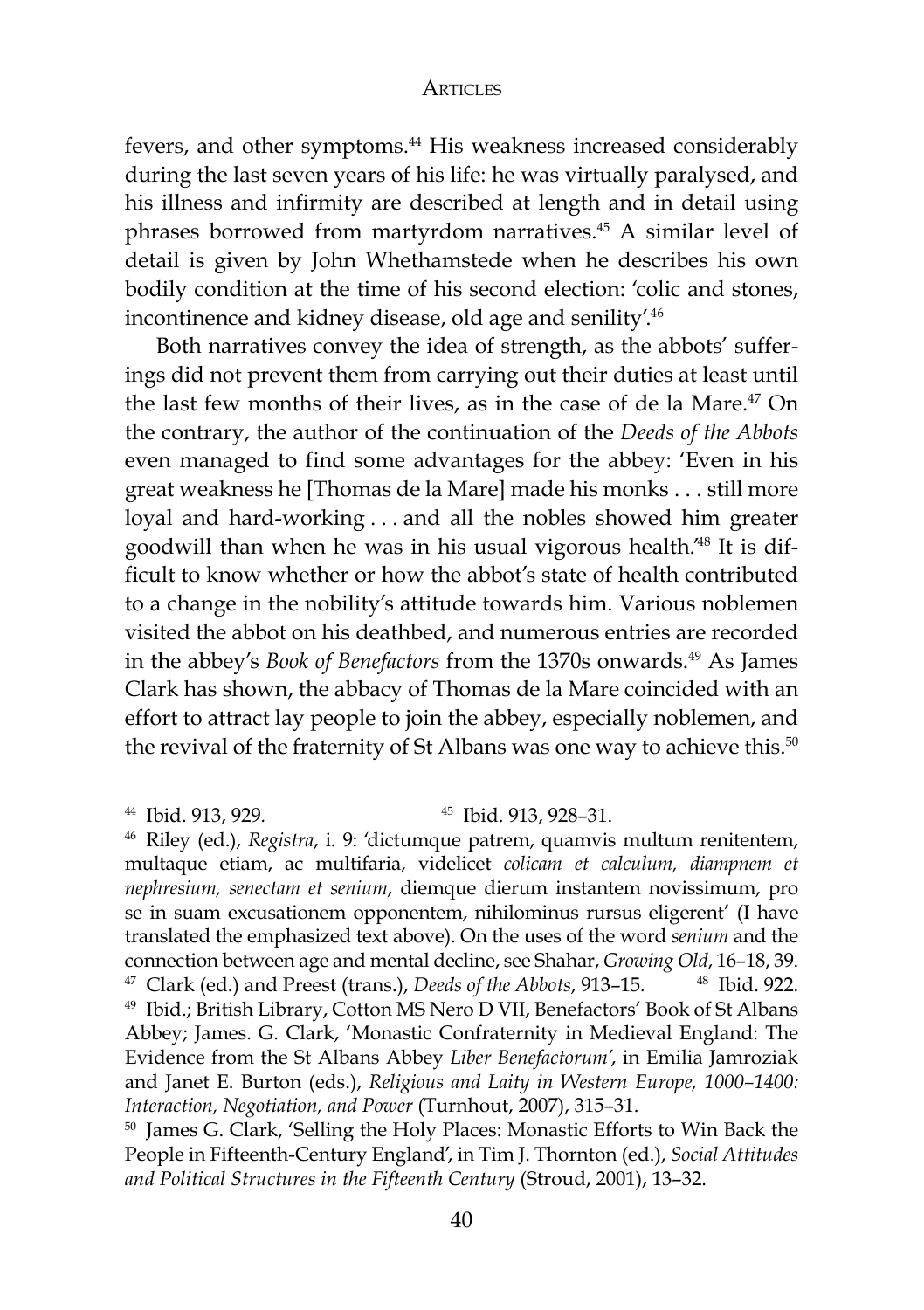However, this phenomenon cannot be directly attributed to Thomas de la Mare's old age as a number of motives led nobles to apply for the privilege of fraternity, such as the prestige of the monastery or their devotion to the abbey's patron saint.

Whereas direct proof of people's goodwill towards Thomas de la Mare is difficult to find, some individuals tried to take advantage of the abbot's illness to the detriment of the monastery. In the late 1370s a suit was brought by the monastery against John Chiltern, a neighbour and relative of Thomas de la Mare who had occupied a manor and some tenements that belonged to the monastery, but refused to pay the annual sum he owed.51 In the narrative of this protracted conflict, which started in the 1360s, the outlawed Chiltern is said to have returned to England from exile in order to stage a counter-attack, taking advantage of the passage of time and the deaths of some important allies of the abbot.52 De la Mare fought back, taking Chiltern to court over unpaid debt. To avoid having to pay, Chiltern lied and pretended that the abbot was dead. 'Although then greatly debilitated by sickness', Thomas de la Mare had to be carried on a litter to London to defend his case before the Common Bench and to prove that he was still alive.<sup>53</sup> This example stresses the strength and courage of an abbot who defended the rights of his community for as long as he physically could, and who carried out his duties despite his sufferings.<sup>54</sup> Similar remarks are to be found in John Whethamstede's register in 1456: the abbot was unwell, and his state of health seems to have worsened the following year. Nonetheless, he petitioned Henry VI to secure the donations the abbey received from the king. Unlike Thomas de la Mare, he did not travel to London in person, delegating the case first to the prior and then to another representative in the capital. However, he prosecuted the long and arduous matter until its end, just as de la Mare had done.<sup>55</sup>

<sup>&</sup>lt;sup>51</sup> Clark (ed.) and Preest (trans.), *Deeds of the Abbots*, 808–12.<br><sup>52</sup> Ibid. 811: 'So seeing that the abbot was now destitute of friends or overcome by old age, he determined to return.'

<sup>53</sup> Ibid. 54 Ibid*.* 913. 55 Riley (ed.), *Registra*, 256, 264–5. In this narrative, Whethamstede is determined to resolve the matter despite his old age and illness. In 1460, he was still active in defending the interests of the monastery; when letters were no longer sufficient, he sent representatives (ibid. 357–9).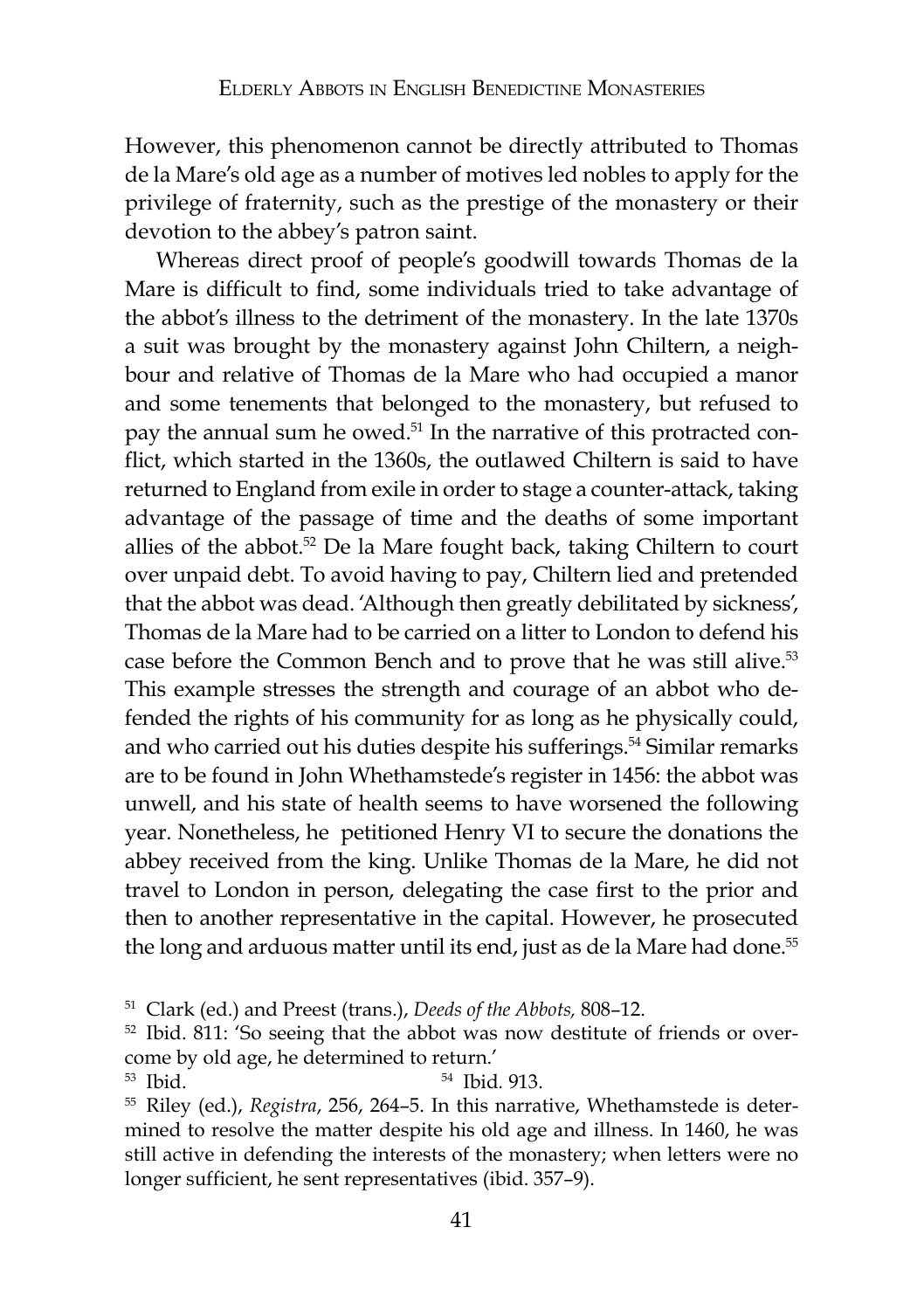# *The importance of virtue and good counsel*

The chronicles of the abbacies of de la Mare and Whethamstede stress the strength and courage of the abbots, who are held up as examples for others.56 Their virtue not only helped them to endure unbearable illness, but also prevented them from becoming a burden to the other monks even when they were ill or senile, like de la Mare. In his case, old age was indeed associated with the loss of intellectual capacities and a return to the 'state of innocence', to quote the author of the continuation of the *Deeds of the Abbots*:

By now God's soldier had served his time. He was worn out, even senile, emptied of strength and feeling by his crippling illnesses, and indeed reduced to the state of innocence and therefore dependent on the care and advice of others.<sup>57</sup>

The second defence against illness and senility was good counsel, as the example of Thomas de la Mare underlines. The abbot was well cared for—in the first instance by God, but also by the monks and especially the prior, to whom he transferred the administration of the monastery when he became too old and too ill.<sup>58</sup> This is a crucial point: an old leader was not a problem as long as he was not senile (which does not seem to have been the case for de la Mare until 1394), and when senility came, he needed good counsel. However, the chronicler of John Moot's abbacy presents a less idyllic image of the transfer of power between de la Mare and Moot: Moot 'deceitfully stole the government and the tutelage from him [de la Mare] and from the whole monastery, and for two years, while he [de la Mare] was still alive, he [Moot] administrated in accordance with his own will.'59 De la Mare's main counsellor therefore did not seem so selfless to some of the monks.

<sup>56</sup> Clark (ed.) and Preest (trans.), *Deeds of the Abbots,* 913*:* 'he continued tirelessly to care for the monastery which was his task and repeatedly by his example to stir up others, even the indolent, to do the same.'<br>
<sup>57</sup> Ibid. 908.

<sup>59</sup> Riley (ed.), *Gesta abbatum,* iii. 463: 'regimen seu tutelam ipsius et totius monasterii cautelose surripuit, et pro libito suae voluntatis, ipso vivente, per biennium ministravit.' (Translation my own.)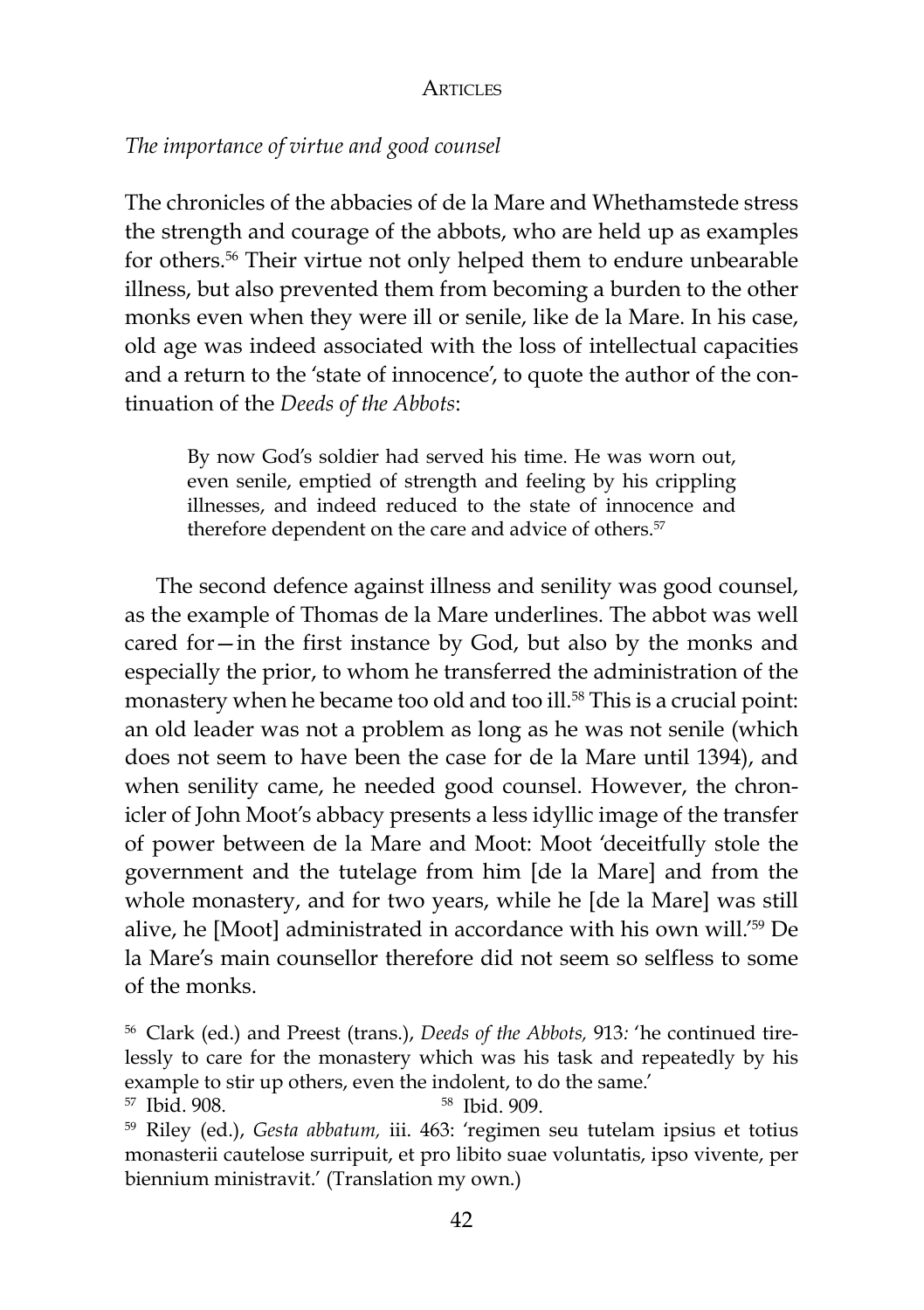The importance of virtue and good counsel in government more generally, and not only in case of monastic administration, is revealed in Thomas Walsingham's depiction of the last years of King Edward III (*r.* 1327–77). In the narrative for 1376–7, the old king is represented as weakened, senile, poorly advised by sycophants, and blinded by his love for his mistress Alice Perrers. The general impression is one of a glorious king who had been able to exercise self-control throughout most of his life, but who submitted to excess—notably carnal excess-in his final years.<sup>60</sup> The result for the chronicler is that 'as he moved towards old age and went down the sky to his sunset, the happy events were gradually driven out by his sins and grew fewer, while many unfortunate and unlucky disasters mushroomed in their place.'61 There is a resemblance between monastic and royal power: in the hands of a senile man, power could result in catastrophe when the ruler and his entourage lacked virtue and were no longer able to restrain their passions. Next, we must go beyond the chronicles and examine the archives in order to see the reality of life at a monastery under the control of an old and possibly senile abbot.

# *IV. Administering the Monastery under an Incapable Abbot*

When the head of a religious house was no longer able to carry out his duties, the situation could be handled in various ways, and the abbot or prior in question could be allowed (or asked) to resign. Episcopal visitations were occasions when problems in the administration of a community could be pointed out; when these problems were attributed to the inability of the abbot, bishops could act as decision-makers.<sup>62</sup> In some other cases, coadjutors could be appointed. St Albans is a case apart: it belonged to the category of monasteries exempted from the bishop's jurisdiction. No episcopal visitation could remark on the

<sup>60</sup> James G. Clark (ed.) and David Preest (trans.), *The* Chronica Maiora *of Thomas Walsingham, 1376–1422* (Woodbridge, 2005), 32–3. Ibid. 33. <sup>62</sup> See e.g. Greatrex, *The English Benedictine Cathedral Priories*, 298 on the resignation of the archbishop of Ely during a visitation by Archbishop Arundel in 1401. In the Benedictine order, the visitations made by other abbots of the order were also an occasion to point out failings.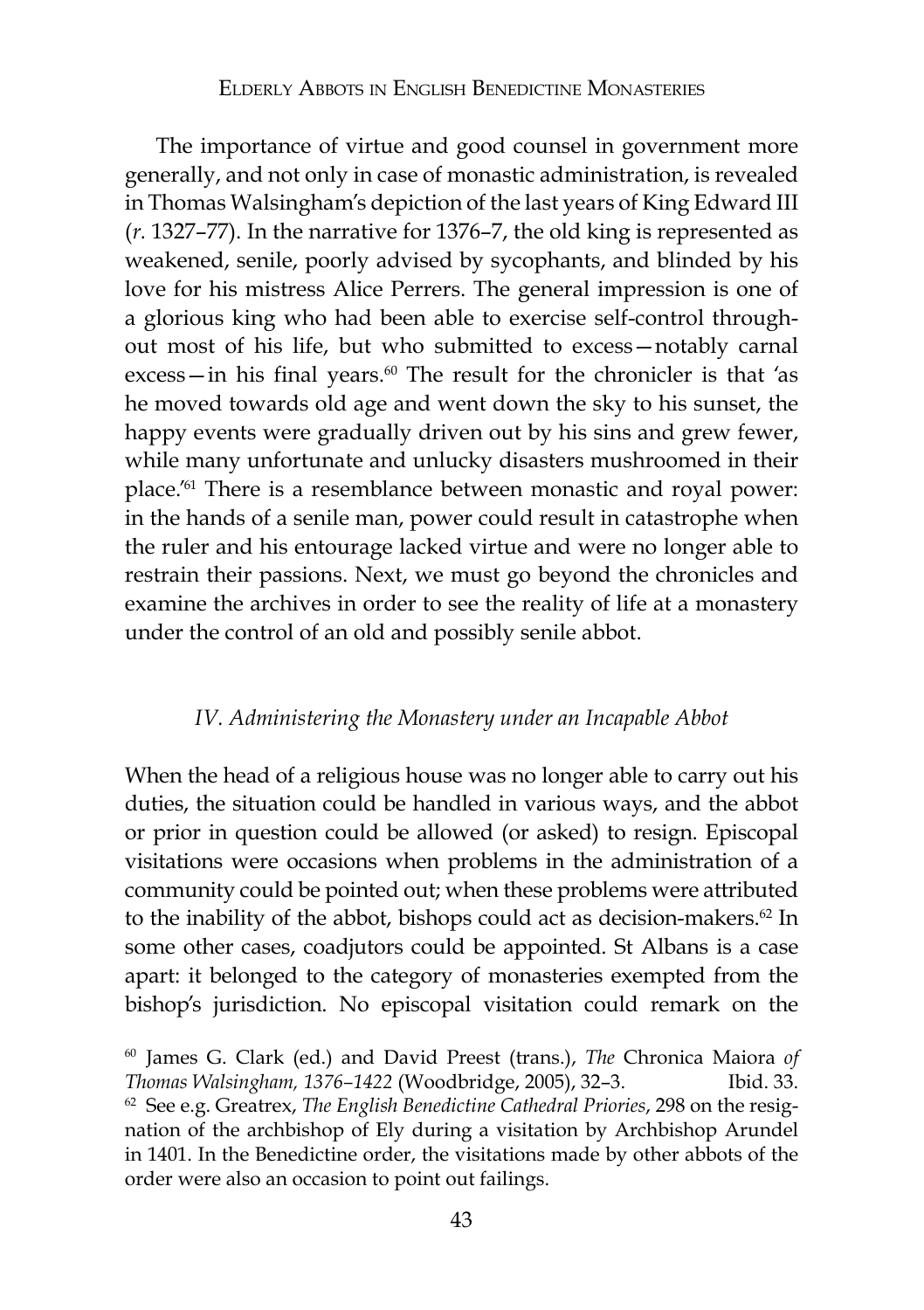problems raised by the administration of an incapable abbot.<sup>63</sup> In this case, a progressive internal delegation of power took place informally at first, before being made official by privileges acquired directly from the pope and the king. These internal arrangements were not enough to prevent the consequences that the long-term absence of the abbot could have for the community and for the monastery's place in the realm.

# *The delegation of power*

In the largest houses, the abbot was the master of a community whose daily administration was handled by numerous lay and monastic officers. Some of these were obedientiaries, who were granted manors to cover the costs of their office.<sup>64</sup> They were chosen by the abbot, who symbolically gave them the keys of their office. So much for the theory; in practice, officers operated largely independently, had their own staff, and were accountable to the whole chapter. The illness or senility of the abbot does not therefore seem to have been a major problem for the running of the community. Moreover, even when they were healthy, abbots were often away, whether taking care of the business of the monastery, attending royal or ecclesiastical convocations, or visiting one of their manors.<sup>65</sup>

In case of the death, illness, or absence of the abbot, the prior of the monastery (or the subprior in case of a priory) generally took the lead and administered the community.<sup>66</sup> What might have started out as a temporary solution turned into a long-term situation during Thomas de la Mare's abbacy. His infirmity lasted for decades, meaning that

<sup>66</sup> Dobson, *Durham Priory*, 83.

<sup>63</sup> On external control of a religious house, see e.g. Alastair Dobie, *Accounting at Durham Cathedral Priory*: *Management and Control of a Major Ecclesiastical Corporation, 1083-1539 (Basingstoke, 2015).*<br><sup>64</sup> Riley (ed.), *Gesta abbatum, iii. 425, 480. On Benedictine officers and obedi-*

entiaries, see Greatrex, *The English Benedictine Cathedral Priories*, 160–236; Barbara Harvey, *The Obedientiaries of Westminster Abbey and their Financial Records,* c.*1275–1540* (Woodbridge, 2002); and Dobie, *Accounting at Durham Cathedral Priory*, 28. 65 David Knowles, *The Religious Orders in England*, 3 vols. (Cambridge, 1948–

<sup>59),</sup> vol. ii: *The End of the Middle Ages* (1955), 252–3; Heale, *Abbots and Priors*, 59–61, 155 ff.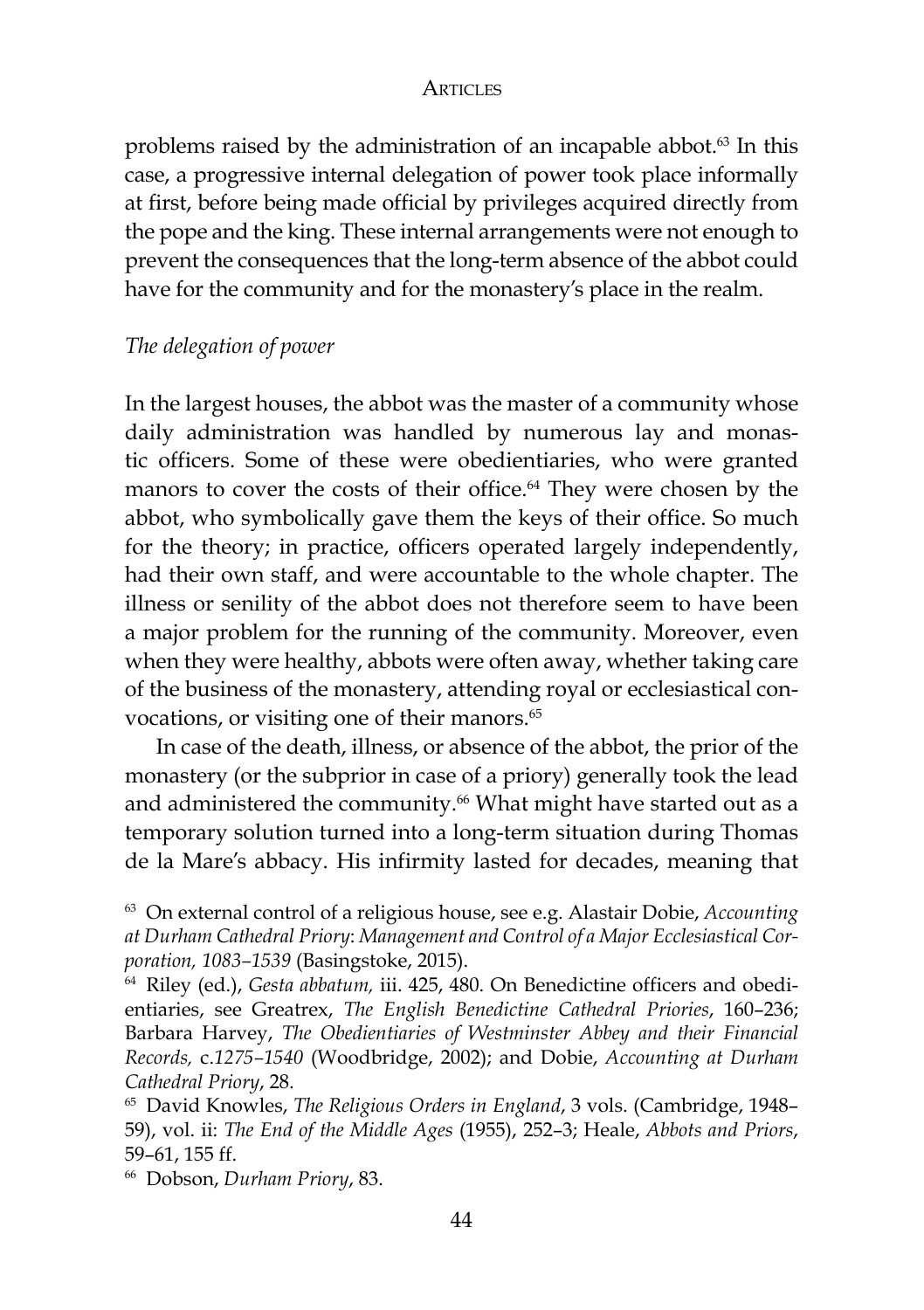the power and influence of Prior John Moot grew considerably, and the continuation of the *Deeds of the Abbots* explicitly describes some of the privileges and possessions restored under de la Mare's abbacy through the prior's actions.<sup>67</sup> The same chronicler explains that when de la Mare became too ill,

he handed over, according to his wishes formed long ago in the days of his health, the temporal and the spiritual care of the monastery, with the approval and at the urging of the monks, to his pupil, the prior John Moot, who was the leading candidate because of his experience and hard work in most of the internal and external major offices.<sup>68</sup>

This transition was probably made easier by an important privilege obtained from Pope Boniface IX in 1394, during de la Mare's infirmity.69 It stated that when abbots of St Albans were ill or absent, priors could absolve the monks, admit novices, and exercise the abbot's full jurisdiction over spiritual and temporal matters, among other things. This privilege, obtained two years before de la Mare's death, cost more than a thousand marks. The trouble and expense gone to in order to obtain such a right implies that abbatial illness and senility had been a problem at times in the past. Indeed, some of the abbot's powers could not easily be transferred to others; there were both legal and tacit limits to the delegation of his authority. De la Mare was not expected to resign, so other expedients had to be found. This expansion of the prior's role in cases of abbatial incapacity was at first a temporary answer to the particular situation of Abbot de la Mare, but it became permanent with this papal document.

However, the office of prior was not the only one to be affected by the abbot's situation. The register of Thomas de la Mare, compiled by

<sup>67</sup> Clark (ed.) and Preest (trans.), *Deeds of the Abbots*, 909 (manor of Westwick–Gorham).

<sup>68</sup> Ibid. 928–9. The date of this delegation of power is not precisely known. It might have been after 1394, or perhaps in the very last weeks of de la Mare's life. See also Riley (ed.), *Gesta abbatum*, *iii.* 463.<br><sup>69</sup> William Henry Bliss, J. A. Twemlow, Michael J. Haren, et al. (eds.), *Calendar* 

*of Entries in the Papal Registers relating to Great Britain and Ireland: Papal Letters*, 20 vols. (London and Dublin, 1893–), vol. iv: *1362–1404* (1902), 500 (2 Oct. 1394).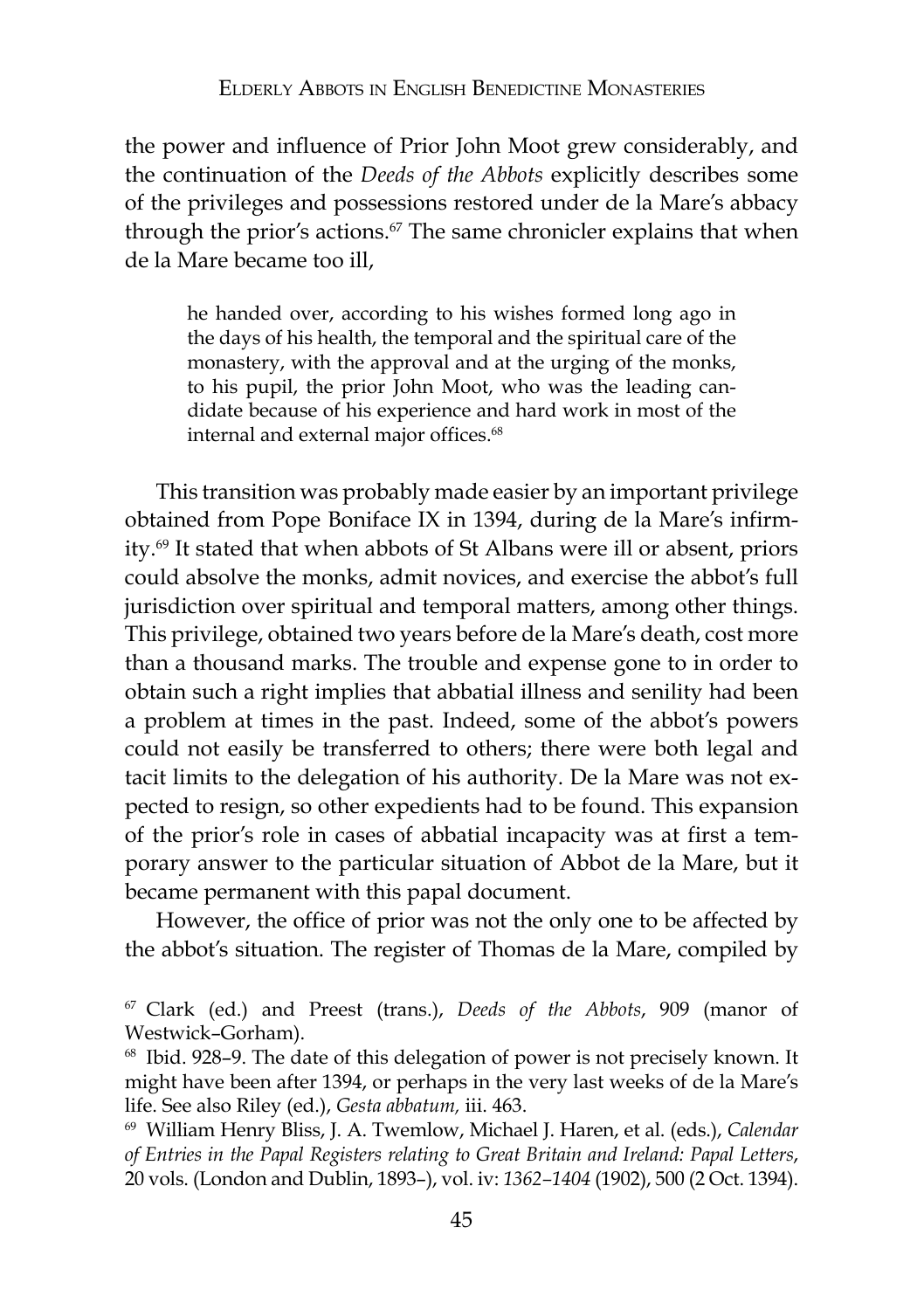his chaplain William Wintershill, bears witness to the many occasions on which abbots could designate proxies, name attorneys, and appoint procurators.70 Templates of proctors' letters were copied into the register for specific situations in which the abbot could not complete his duties: collecting taxes, attending assemblies, and so on. Among all these many formularies, the 'parliamentary proxy' can be singled out.<sup>71</sup> This excuses the abbot from attending Parliament and gives the names of three people (in this case a monk, a clerk, and a layman) designated to attend in place of the abbot, who was summoned by the king to sit in this assembly as a Lord Spiritual.72 The documents concerning St Albans in the National Archives series SC 10 indicate that Thomas de la Mare used these letters on a regular basis. As mentioned in the introduction, from May 1366 he sent letters excusing his absence due to illness and infirmity: 'restrained because of numerous weaknesses in my body and inconveniences that come with old age and that are growing daily, I am unable to attend in person.'73 This became a standard formulation and was copied in most of the letters sent after 1366.74

<sup>70</sup> Cambridge University Library, Ms. Ee 4 20. Other letters of proxy can be found in British Library, Harley MS 602 (known as the register of John Moot). On the question of representation, see Anton-Hermann Chroust, 'Legal Profession during the Middle Ages: The Emergence of the English Lawyer Prior to 1400', *Notre Dame Law Review,* 32/1 (1956), 85–140; Laurent Mayali, 'Procureurs et représentation en droit canonique médiéval', *Mélanges de l'école française de Rome: Moyen Âge*, 114/1 (2002), 41–57.<br><sup>71</sup> Cambridge University Library, Ms. Ee 4 20, fo. 93r.<br><sup>72</sup> On these letters and how they were used, see Bradford and McHardy (eds.),

*Proctors for Parliament*.

<sup>73</sup> TNA, SC 10/29 1423: 'multiplicibus corporis mei debilitatibus et incomodis michi ex senio contingentibus et in dies excrescentibus detentus personaliter interesse nequeo.' (Translation my own.) Proxy letters from Abbot de la Mare survive for the parliaments of 1352, 1353, 1354, 1355, 1362, 1366, 1371, 1372 (Feb.), 1373, 1377 (Jan. and Oct.), 1378, 1379, 1380 (Jan.), 1382, 1383 (Oct.), 1384 (Nov.), 1385, 1386, 1388 (Feb.), 1391, 1393, 1394, and 1395 (TNA, SC 10/25 1246; 10/26 1266, 1281; 10/27 1310; 10/28 1376; 10/29 1423, 1436; 10/30 1471; 10/31 1506, 1536; 10/32 1571B, 1589, 1595; 10/33 1632; 10/34 1697; 10/35 1712, 1732; 10/36 1761, 1780, 1799; 10/37 1849; 10/38 1889; and 10/39 1903, 1938).

<sup>74</sup> The register of Abbot de la Mare was compiled at the end of the 1380s, and the letter copied in it as a template is held in the National Archives, SC 10/36 1761 (parliament of 1385), with an explanation that the same phrasing would be used in subsequent letters.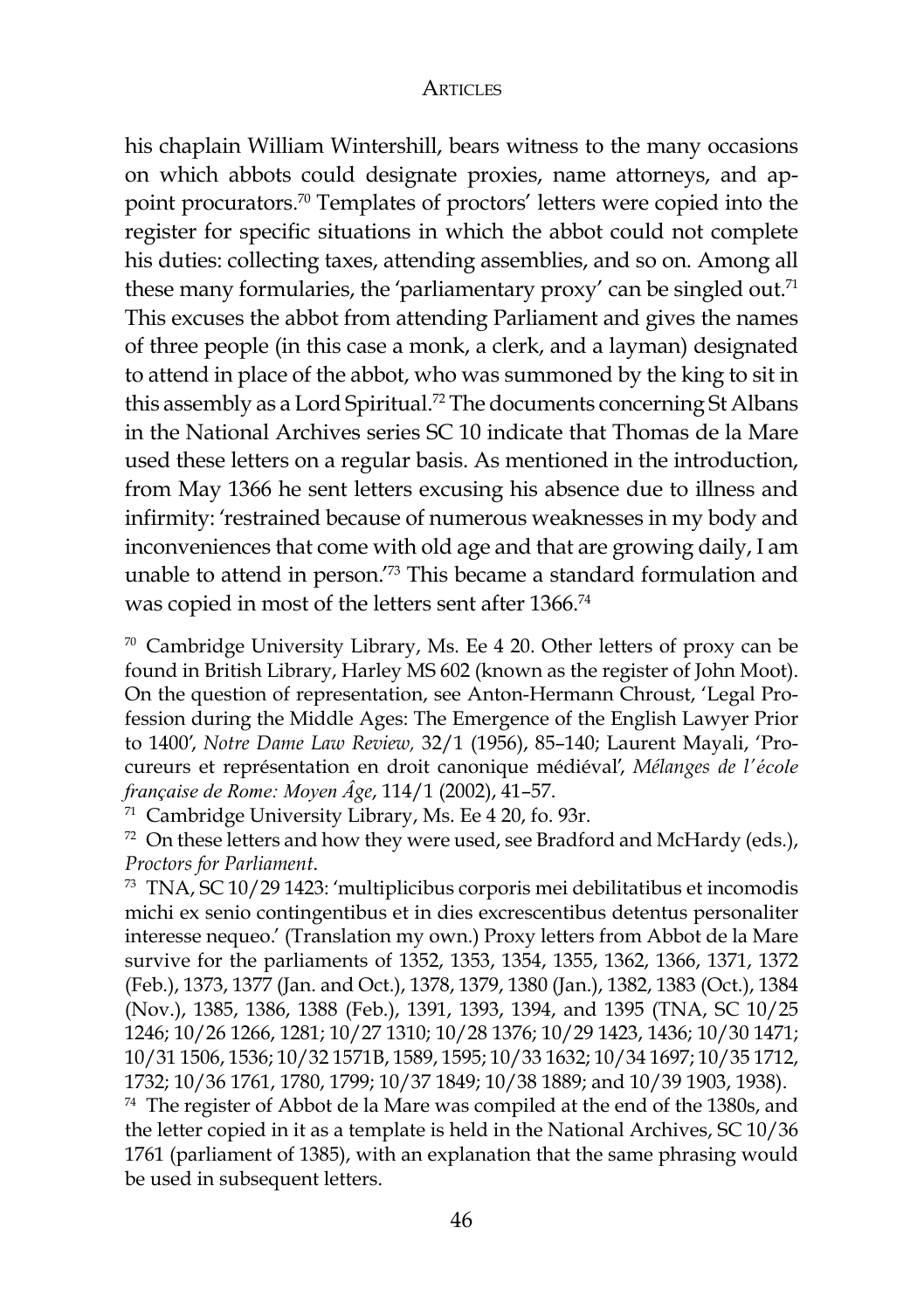The consequences of these absences are difficult to prove. As was the case for many religious houses whose superiors could not or did not want to attend Parliament, the monastery was still represented by many reliable proctors.75 Most of them were chosen from the abbey's cellarers, priors, and lay officers.76 However, it is possible that de la Mare's long illness resulted in a loss of prestige for the monastery, or at least a reduction in importance compared to other English houses. When de la Mare's successor attended Parliament for the first time in 1397, his precedence over the other abbots had been 'usurped' by the abbot of Westminster 'because of the absence for more than a decade of Lord Thomas, the last abbot, owing to bad health, infirmity, and old age.<sup>'77</sup> John Moot had to fight to recover this lost status, and it seems that he attended every parliamentary session until the end of his own abbacy. Despite his efforts, this privilege had been eroded under his predecessor and was lost by his successor William Heyworth.78 This was not a problem faced by all monasteries, however; it was specific to St Albans because of its coveted place in the institution of Parliament and the authority claimed by its abbots.

## *A fragile authority outside the monastery?*

Although the internal administration of the monastery could be managed despite the physical or intellectual incapacity of the abbot, there

<sup>78</sup> Parliaments of Jan. and Sept. 1397, 1399, and 1401; on the last three of these occasions, his presence is attested by his nomination as trier of petitions in the rolls of Parliament. See the relevant records on the website *The Parliament Rolls of Medieval England* (*PROME*), at [http://www.sd-editions.com/ PROME/home.html], accessed 14 Jan. 2022. Moot and Heyworth lost their place in Parliament; see Riley (ed.), *Annales monasterii*, i. 414–7 and id. (ed.), *Gesta abbatum*, iii. 435.

<sup>75</sup> Bradford and McHardy (eds.), *Proctors for Parliament*. 76 Élisa Mantienne, 'Auteurs, compilateurs, administrateurs: Les moines de Saint-Albans et le pouvoir, années 1350–années 1440' (Ph.D. thesis, Université de Lorraine, 2019), 52*–*4, 70*–*8, 503*–*18.

<sup>77</sup> Henry T. Riley (ed.), *Annales monasterii S. Albani, a Johanne Amundesham, monacho, ut videtur, conscripti*, *A.D. 1421–1440*, 2 vols. (London, 1870–1), i. 415: 'per absentiam decennalem amplius Domini Thomae Abbatis ultimi, propter corporis invalitudinem, impotentiam, et senium.' (Translation my own.)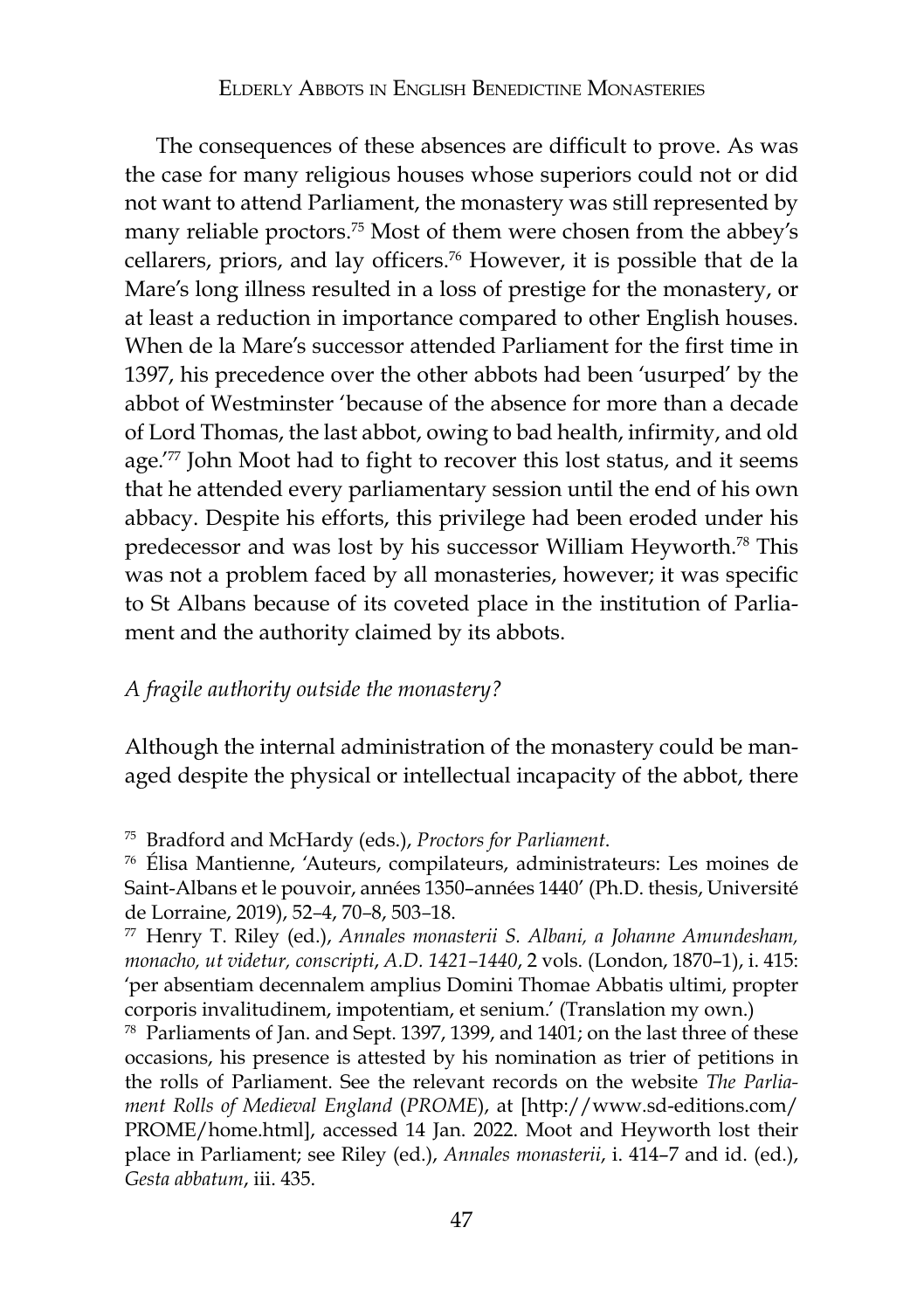were real problems when it came to matters of authority and representation, at least for the greater houses. Heads of communities like St Albans were important figures in England, and their presence in Parliament was one aspect of this. Thomas de la Mare was summoned to royal councils during the 1350s and 1360s, and he presided (with other abbots) over the chapters of the Benedictine monks throughout the 1360s. We have to wait until 1429 before we see another abbot of St Albans in this office.79 Although he had been entrusted with certain missions by the king and the Benedictine order, after the 1370s his growing inability to travel probably reduced the number of responsibilities he was given. During de la Mare's abbacy, St Albans Abbey may have lost some influence because he could not maintain his position in major institutions or be present in person at royal and ecclesiastical assemblies or at court.<sup>80</sup> The monastery remained important from an intellectual point of view thanks to the other monks, especially university monks.<sup>81</sup> Hence, the problems raised by de la Mare's old age were not insurmountable, but they slowly reduced the position of the monastery in public life in the context of both the competition between the great Benedictine houses of England and the declining role of abbots in the central government of the realm as they were replaced by skilled clerks.<sup>82</sup>

<sup>79</sup> William A. Pantin, 'The General and Provincial Chapters of the English Black Monks, 1215–1540', *Transactions of the Royal Historical Society,* 10 (1927), 195–263, at 252–4.<br><sup>80</sup> The late medieval period in England coincided with renewed attention

to the self-representation of abbots. In order to display his full authority, an abbot had to attend in person the various assemblies he was summoned to. His status was thus diminished when represented by proxies, even when he delegated his full power to them. On the question of the self-representation of abbots, see Martin Heale, 'Mitres and Arms: Aspects of the Self-Representation of the Monastic Superior in Late Medieval England', in Anne Müller and Karen Stöber (eds.), *Self-Representation of Medieval Religious Communities: The* 

*British Isles in Context (Berlin, 2009), 99–124.*<br><sup>81</sup> Clark, *Monastic Renaissance.*<br><sup>82</sup> Benjamin Thompson and Jacques Verger, 'Church and State, Clerks and Graduates', in Christopher Fletcher, Jean-Philippe Genet, and John Watts (eds.), *Government and Political Life in England and France,* c.*1300–*c.*1500* (Cambridge, 2015), 183*–*216; Heale, *Abbots and Priors*, 204*–*5, 212*–*26.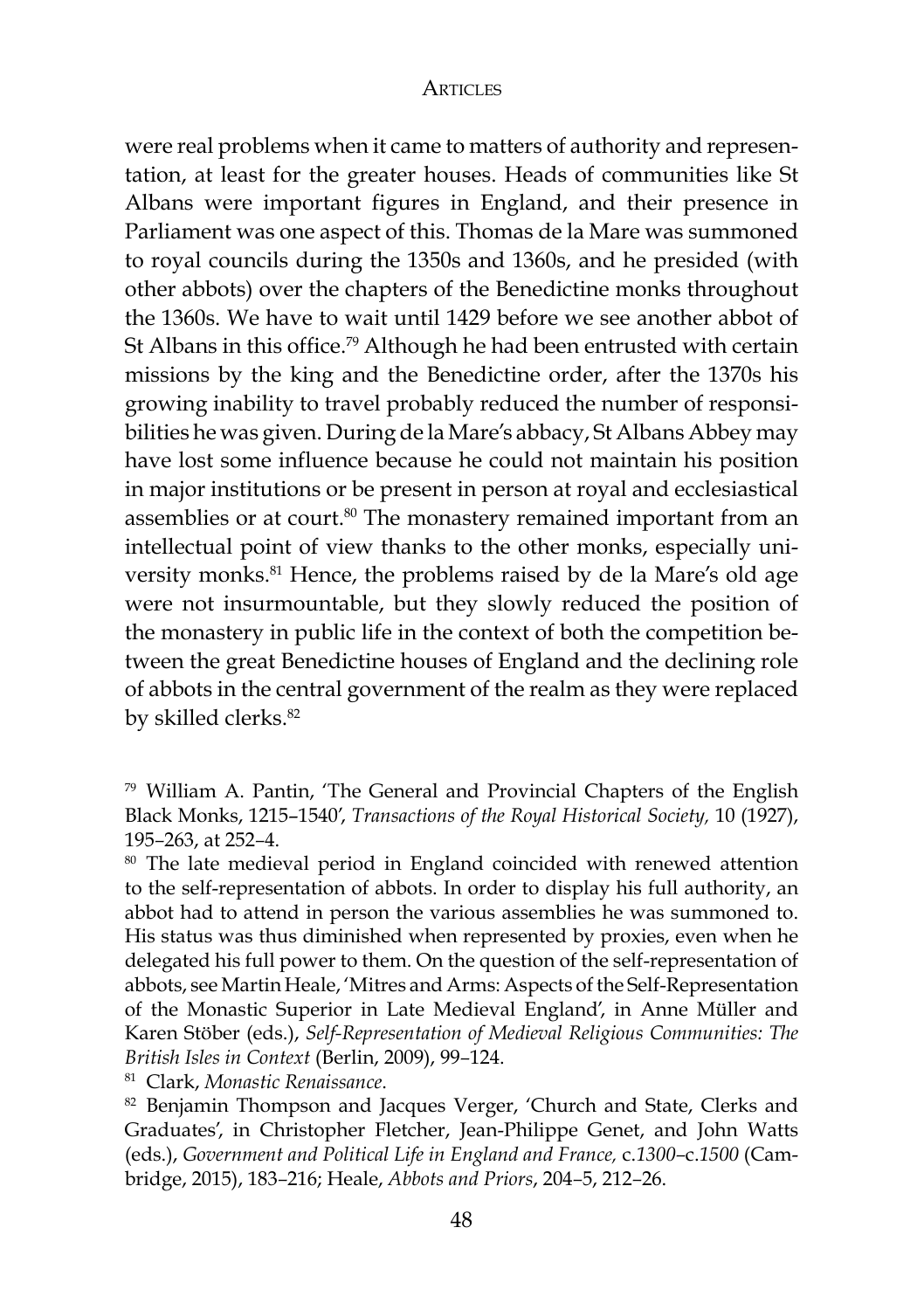Fifty years after the death of Abbot de la Mare, his case can be compared to John Whethamstede's second term. From the late 1450s Whethamstede was seriously ill, but he continued to defend the interests of the abbey, supervising matters from the monastery and sending representatives to London because of his old age.83 This sometimes led to complications. In 1461, when he sought to defend the abbey's rights to the priory of St Andrew's in Pembroke, his archdeacon represented him in Parliament. As the abbot was 'old, and because of old age and illness, was not in physical condition to be present in Parliament', the archdeacon had to address the chancellor for permission to intercede with the king on the abbot's behalf.<sup>84</sup> Eventually, Whethamstede became so ill that he could no longer receive visitors to the monastery (apparently unlike Thomas de la Mare)—even royal visitors in some cases. In 1459, when Henry VI visited the abbey, Whethamstede was absent 'because of languor and old age' and his prior had to take his place.<sup>85</sup>

When we turn to ecclesiastical relations, we see a contrast with the numerous legacies of Whethamstede's first abbacy. The abbot who had helped Henry V reform the Benedictine orders in the 1420s and who was a member of the delegation to the Council of Pavia–Siena (1423–4) does not appear in the list of prelates and nobles accompanying the embassy sent by the king to the Council of Mantua.<sup>86</sup> Many other factors might explain this, but the narratives from the register suggest that personal meetings with members of the royal government or other ecclesiastics became rarer and rarer as the abbot grew older. It is difficult to precisely assess an abbot's loss of influence. Fewer visits are recorded to the abbot and to his monastery and fewer people entered the fraternity, yet these may also be false impressions arising from a lack of sources. Moreover, not every change that affected the

<sup>85</sup> Ibid. 324: 'propter languorem and senium'. In 1461 the abbot met the king in a very different context: Whethamstede appeared in person to beg for protection against plunderers during the Wars of the Roses (ibid. 394).

<sup>86</sup> Ibid. 332. The council was summoned in response to the capture of Constantinople by the Ottomans in 1453.

<sup>83</sup> Clark, 'Whethamstede [Bostock], John'; Riley (ed.), *Registra*, 416. 84 Riley (ed.), *Registra*, 417: 'senis, et prae senior, ac etiam morbo, in Parliamento adesse non valentis'. (Translation my own.)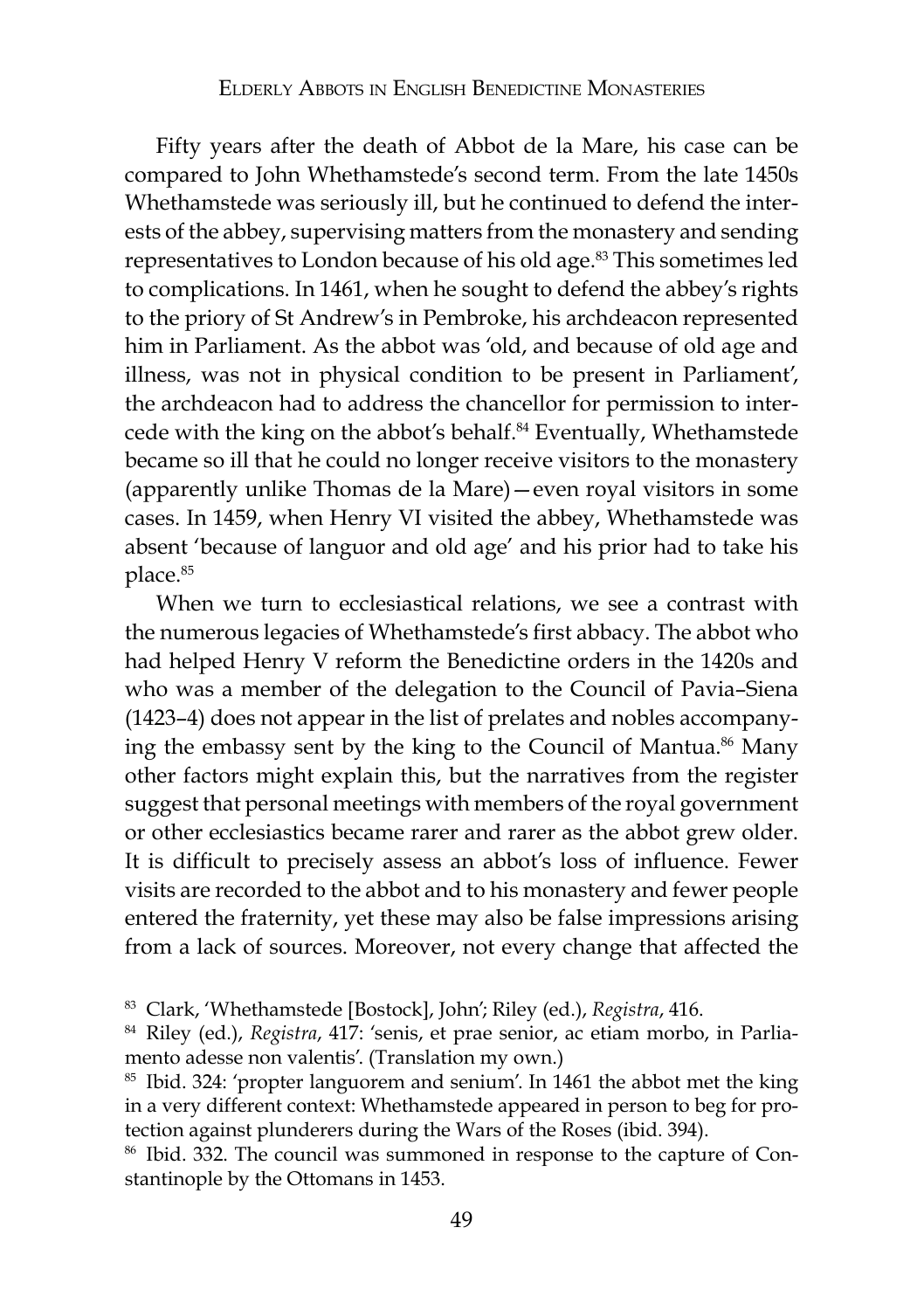monastery can be attributed to the physical condition of the abbot: Whethamstede's second abbacy took place in a very different political and ecclesiastical context from his first. Hence, one cannot conclude that St Albans was affected by a structural problem created by the incapacity of some of its abbots. Unique to St Albans was the duration of Abbot de la Mare's poor health over several decades. The community continued to be represented externally during this long period, but only by people of inferior rank, such as clerks or monks.

## *V. Conclusion*

This article has presented a case study of a great monastery which could afford to elect elderly abbots in order to benefit from their experience and maturity, despite the associated risks of illness, senility, and imminent death, along with the resultant problems created by an abbatial vacancy. Measures had to be taken in the event that the abbot was unable to rule, and also after his death, in order to ensure a smooth transition of power. The administration of the community could continue under an incapable abbot, but the monastery's external relations might be affected. This was especially the case when a monastery claimed a special place in the ranks of English religious houses. However, it is difficult to determine the impact of this on the rank and prestige of the house compared to other external factors.

Whereas discourses about old age and archival evidence are often studied separately in historiography, the rich documentation that survives for St Albans allows these two aspects to be brought together. Both in theory and in practice at St Albans Abbey, the old age of the monastic superior and the disabilities and diseases that often ensued were not a major problem for the monastery. Each religious community had its own way of dealing with these situations, and what made St Albans unique was its status as an exempt monastery, which prevented bishops from intervening and enabled the community to adapt to the new situation without much external input.

However, further cases need to be examined in order to understand if there were common trends in the way elderly superiors were handled in the Benedictine order, as has been done by Amelia